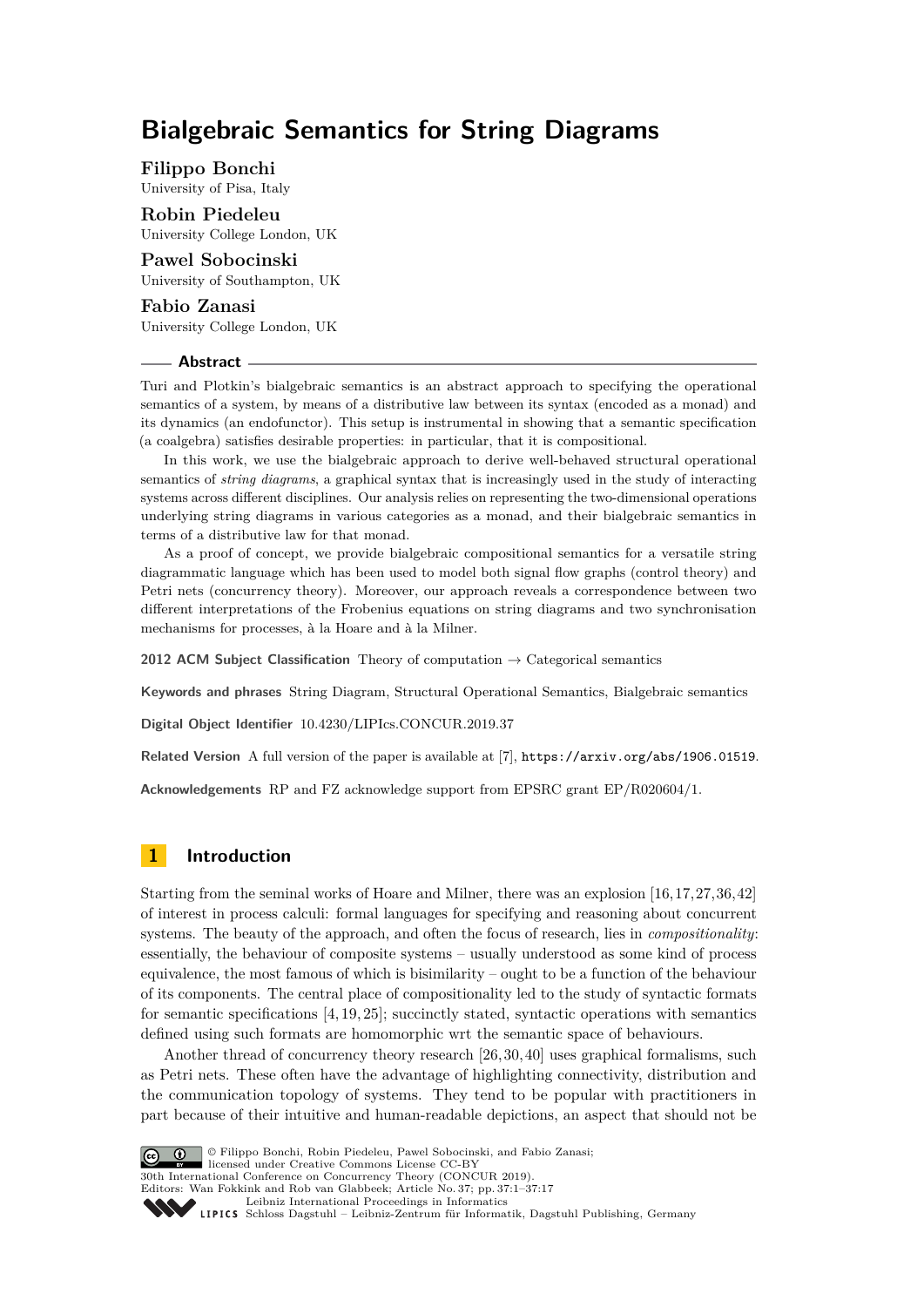# **37:2 Bialgebraic Semantics for String Diagrams**

underestimated: indeed, pedagogical texts introducing CCS [\[27\]](#page-15-2) and CSP [\[36\]](#page-16-0) often resort to pictures that give intuition about topological aspects of syntactic specifications. However, compositionality has not – historically – been a principal focus of research.

In this paper we propose a framework that allows us to eat our cake and have it too. We use *string diagrams* [\[43\]](#page-16-4) which have an intuitive graphical rendering, but also come with algebraic operations for composition. String diagrams combine the best of both worlds: they are a (2-dimensional) syntax, but also convey important topological information about the systems they specify. They have been used in recent years to give compositional accounts of quantum circuits  $[1,18]$  $[1,18]$ , signal flow graphs  $[2,10,21]$  $[2,10,21]$  $[2,10,21]$ , Petri nets  $[6]$ , and electrical circuits  $[3,24]$  $[3,24]$ , amongst several other applications.

Our main contribution is the adaptation of Turi and Plotkin's bialgebraic semantics (*abstract GSOS*) [\[32,](#page-15-10)[45\]](#page-16-5) for string diagrams. By doing so, we provide a principled justification and theoretical framework for giving definitions of operational semantics to the generators and operations of string diagrams, which are those of monoidal categories. More precisely we deal with string diagrams for symmetric monoidal categories which organise themselves as arrows of a particularly simple and well-behaved class known as *props*. Similar operational definitions have been used in the work on the algebra of Span(Graph) [\[31\]](#page-15-11), tile logic [\[23\]](#page-15-12), the wire calculus [\[44\]](#page-16-6) and recent work on modelling signal flow graphs and Petri nets [\[6,](#page-14-5)10]. In each case, semantics was given either monolithically or via a set of SOS rules. The link with bialgebraic framework – developed in this paper – provides us a powerful theoretical tool that (i) justifies these operational definitions and (ii) guarantees compositionality.

In a nutshell, in the bialgebraic approach, the syntax of a language is the initial algebra (the algebra of terms)  $T_{\Sigma}$  for a signature functor  $\Sigma$ . A certain kind of distributive law, an *abstract GSOS* specification [\[45\]](#page-16-5), induces a coalgebra (a state machine)  $\beta: T_{\Sigma} \to \mathcal{F}T_{\Sigma}$ capturing the operational semantics of the language. The final  $\mathcal F$ -coalgebra  $\Omega$  provides the denotational universe: intuitively, the space of all possible behaviours. The unique coalgebra  $\text{map } [\![\cdot]\!]_\beta \colon T_\Sigma \to \Omega$  represents the denotational semantics assigning to each term its behaviour.

<span id="page-1-0"></span>
$$
T_{\Sigma} - - \xrightarrow{\llbracket \cdot \rrbracket_{\beta}} - \rightarrow \Omega
$$
\n
$$
\downarrow
$$
\n
$$
\mathcal{F}(T_{\Sigma}) \xrightarrow{\qquad \qquad \downarrow} \mathcal{F}(\llbracket \cdot \rrbracket_{\beta}) \rightarrow \mathcal{F}(\Omega)
$$
\n
$$
(1)
$$

The crucial observation is that [\(1\)](#page-1-0) lives in the category of  $\Sigma$ -algebras:  $\Omega$  also carries a Σ-algebra structure and the denotational semantics is an algebra homomorphism. This means that the behaviour of a composite system is determined by the behaviour of the components, e.g.  $[s + t] = [s] + [t]$ , for an operation  $+$  in  $\Sigma$ .

We show that the above framework can be adapted to the algebra of string diagrams. The end result is a picture analogous to [\(1\)](#page-1-0), but living in the category of props and prop morphism. As a result, the denotational map is a prop morphism, and thus guarantees compositionality with respect to sequential and parallel composition of string diagrams.

Adapting the bialgebraic approach to the 2-dimensional syntax of props requires some technical work since, e.g. the composition operation of monoidal categories is a dependent operation. For this reason we need to adapt the usual notion of a syntax endofunctor on the category of sets; instead we work in a category Sig whose objects are spans  $\mathbb{N} \leftarrow \Sigma \rightarrow \mathbb{N}$ , with the two legs giving the number of dangling wires on the left and right of each diagram. The operations of props are captured as a Sig-endofunctor, which yields string-diagrams-asinitial-algebra, and a quotient of the resulting free monad, whose algebras are precisely props.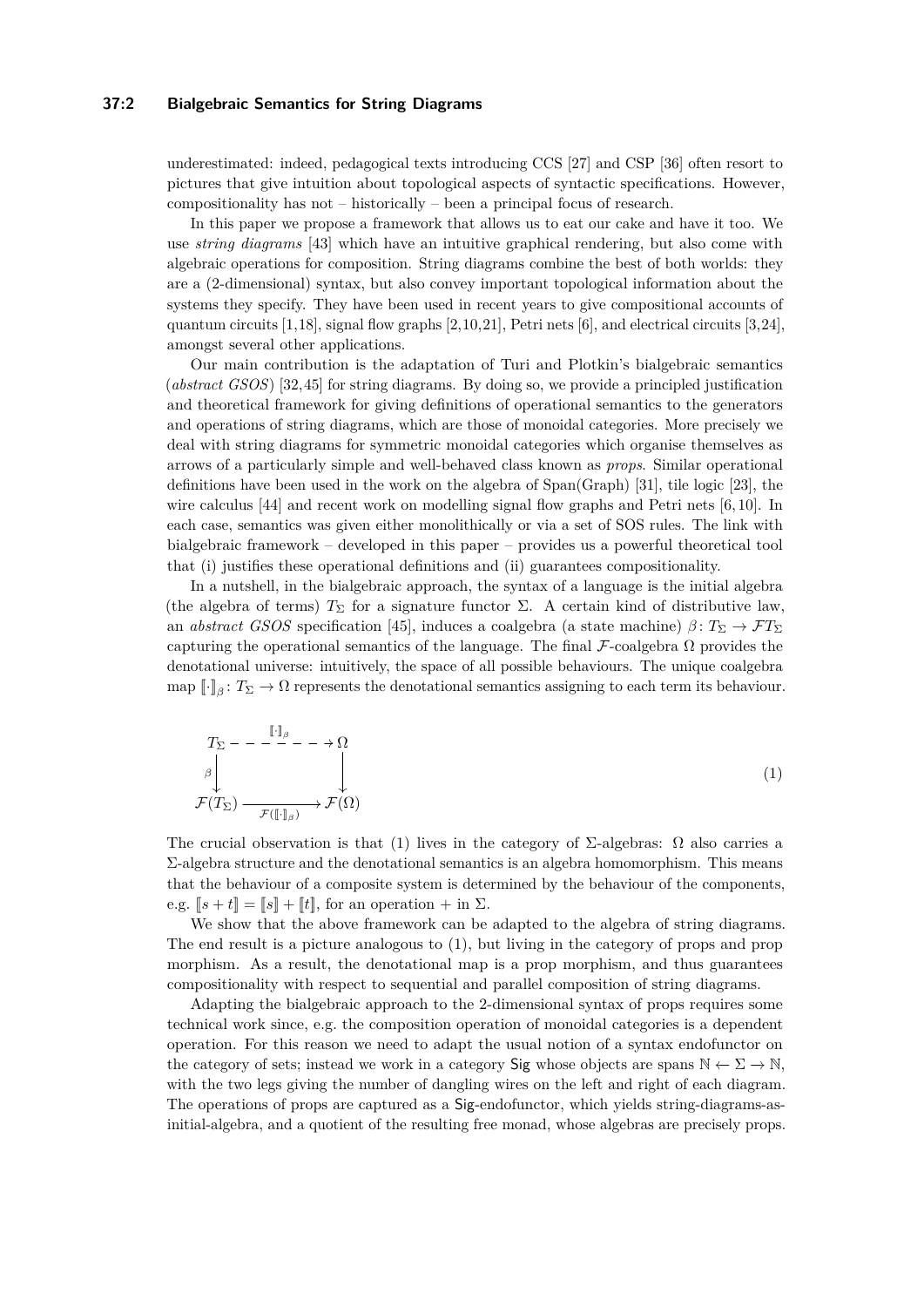<span id="page-2-1"></span>
$$
\begin{array}{ccccccccc}\n\bullet & \cdot & (1, 0) & \leftarrow & (1, 2) & \xrightarrow{k} & (1, 1) & \xrightarrow{k} & (1, 1) & \xrightarrow{k} & (2, 1) & \xrightarrow{k} & (0, 1) \\
\bullet & \cdot & (0, 1) & \searrow & (2, 1) & \xrightarrow{k} & (1, 1) & \xrightarrow{k} & (1, 1) & \xrightarrow{k} & (1, 1) & \xrightarrow{k} & (1, 2) & \xrightarrow{c} & (1, 0) \\
\hline\n\bullet & \cdot & (0, 0) & \xrightarrow{k} & (1, 1) & \times & (2, 2) & \xrightarrow{c:(k_1, k_2) & d:(k_2, k_3)} & \xrightarrow{c:(k_1, l_1) & d:(k_2, l_2)} \\
\hline\n\end{array}
$$

<span id="page-2-2"></span>**Figure 1** Sorting discipline for Circ<sub>R</sub>.

*k*−→*ε <sup>k</sup>* −−→*k k k l* −−→*<sup>k</sup>*+*<sup>l</sup> ε*−→0 *ε*−→*k k k* −−−→*<sup>k</sup> <sup>k</sup>*+*<sup>l</sup>* −−−→*k l* 0−→*ε* k *l* −→*l*·*k* k k *<sup>l</sup>*·*<sup>k</sup>* −−→*<sup>l</sup>* k *x k l* −→*k x l x k k*−→*l x l*

**Figure 2** Structural Operational Semantics for the generators of Circ<sub>R</sub>. Intuitively, from left to right, these are elementary connectors modelling discard, copy, one-place register, multiplication by a scalar, addition, and the constant zero.

In addition to the basic laws of props, we also consider the further imposition of the equations of special Frobenius algebras. We illustrate the role of this algebraic structure with our running example, a string diagrammatic process calculus  $Circ_R$  that has two Frobenius structures and can be equipped with two different semantics, one which provides a compositional account of signal flow graphs for linear time invariant dynamical systems [\[10\]](#page-14-4), and one which is a compositional account of Petri nets [\[6\]](#page-14-5).

We conclude with an observation that ties our work back to classical concepts of process calculi and show that the two Frobenius structures of  $Circ_R$  are closely related to two different, well-known synchronisation patterns, namely those of Hoare's CSP [\[27\]](#page-15-2) and Milner's CCS [\[36\]](#page-16-0).

*Structure of the paper.* In [§2](#page-2-0) we introduce our main example and recall some preliminaries, followed by a recapitulation of bialgebraic approach in [§3.](#page-4-0) We develop the technical aspects of string-diagrams-as-syntax in [§4](#page-5-0) and adapt the bialgebraic approach in [§5.](#page-8-0) Finally, we exhibit the connection with classical synchronisation mechanisms in [§6](#page-10-0) and conclude in [§7.](#page-14-7)

# <span id="page-2-0"></span>**2 Motivating Example**

As our motivating example, we recall from  $[6, 9, 11]$  $[6, 9, 11]$  $[6, 9, 11]$  a basic language Circ<sub>R</sub> given by the grammar below. Values *k* in  $\frac{k}{\sqrt{x}}$  and  $\frac{1}{\sqrt{x}}$  range over elements of a given semiring R.

<span id="page-2-4"></span><span id="page-2-3"></span>
$$
c,d ::= -\bullet|-\textcircled{\textsf{I}}|-|\textcircled{\textsf{I}}|-\textcircled{\textsf{I}}|-\textcircled{\textsf{I}}|-\textcircled{\textsf{I}}|-\textcircled{\textsf{I}}|-\textcircled{\textsf{I}}|-\textcircled{\textsf{I}}|-\textcircled{\textsf{I}}|-\textcircled{\textsf{I}}|-\textcircled{\textsf{I}}|-\textcircled{\textsf{I}}|-\textcircled{\textsf{I}}|-\textcircled{\textsf{I}}|-\textcircled{\textsf{I}}|-\textcircled{\textsf{I}}|-\textcircled{\textsf{I}}|-\textcircled{\textsf{I}}|-\textcircled{\textsf{I}}|-\textcircled{\textsf{I}}|-\textcircled{\textsf{I}}|-\textcircled{\textsf{I}}|-\textcircled{\textsf{I}}|-\textcircled{\textsf{I}}|-\textcircled{\textsf{I}}|-\textcircled{\textsf{I}}|-\textcircled{\textsf{I}}|-\textcircled{\textsf{I}}|-\textcircled{\textsf{I}}|-\textcircled{\textsf{I}}|-\textcircled{\textsf{I}}|-\textcircled{\textsf{I}}|-\textcircled{\textsf{I}}|-\textcircled{\textsf{I}}|-\textcircled{\textsf{I}}|-\textcircled{\textsf{I}}|-\textcircled{\textsf{I}}|-\textcircled{\textsf{I}}|-\textcircled{\textsf{I}}|-\textcircled{\textsf{I}}|-\textcircled{\textsf{I}}|-\textcircled{\textsf{I}}|-\textcircled{\textsf{I}}|-\textcircled{\textsf{I}}|-\textcircled{\textsf{I}}|-\textcircled{\textsf{I}}|-\textcircled{\textsf{I}}|-\textcircled{\textsf{I}}|-\textcircled{\textsf{I}}|-\textcircled{\textsf{I}}|-\textcircled{\textsf{I}}|-\textcircled{\textsf{I}}|-\textcircled{\textsf{I}}|-\textcircled{\textsf{I}}|-\textcircled{\textsf{I}}|-\textcircled{\textsf{I}}|-\textcircled{\textsf{I}}|-\textcircled{\textsf{I}}|-\textcircled{\textsf{I}}|-\textcircled{\textsf{I}}|-\textcircled{\textsf{I}}|-\textcircled{\textsf{I}}|-\textcircled{\textsf{I}}|-\textcircled{\textsf{I}}|-\textcircled{\textsf{I}}|-\textcircled{\textsf{I}}|-\textcircled{\textsf{I}}|-\textcircled{\textsf{I}}|-\textcircled
$$

The language does not feature variables; on the other hand, a simple sorting discipline is necessary. A sort is a pair  $(n, m)$ , with  $n, m \in \mathbb{N}$ . Henceforth we will consider only terms sortable according to the rules in Figure [1.](#page-2-1) An easy induction confirms uniqueness of sorting.

The operational meaning of terms is defined recursively by the structural rules in Figs. [2](#page-2-2) and [3](#page-3-0) where  $k, l$  range over R and  $a, b, c$  over  $R^*$ , the set of words over R. We denote the empty word by  $\varepsilon$  and concatenation of  $a, b$  by  $ab$ . As expected  $+$ , · and 0 denote respectively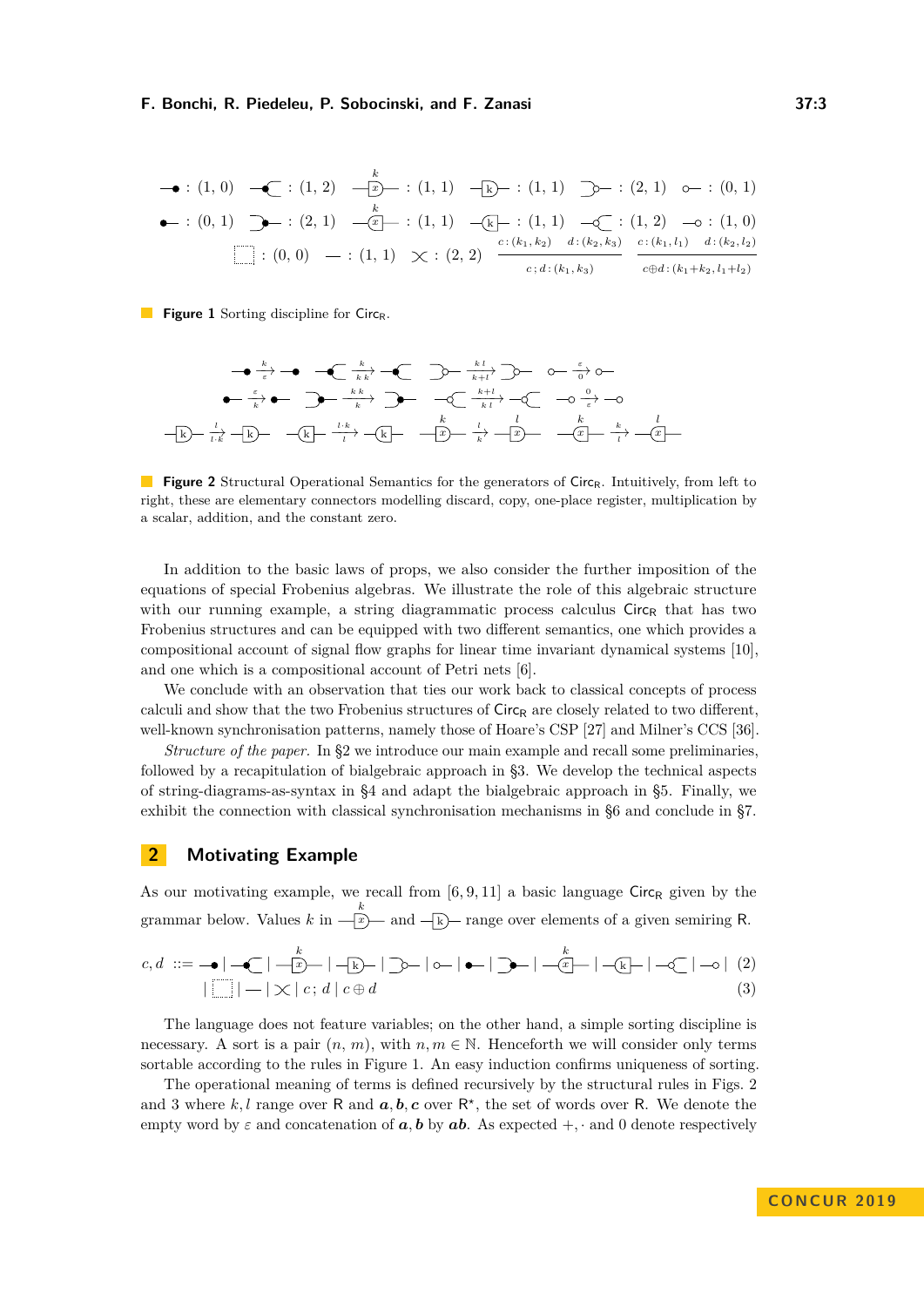### **37:4 Bialgebraic Semantics for String Diagrams**

<span id="page-3-0"></span>
$$
\frac{c\frac{a}{b}c'}{c\,;\,d\frac{a}{c}c'\,;\,d'}\,\lambda^{\text{sq}}\,\frac{\frac{s\frac{a_1}{b_1}c'}{b_1}c'\,;\,d\frac{a_2}{b_2}d'}{c\,\oplus\,d\frac{a_1a_2}{b_1b_2}c'\,;\,d'\oplus d'}\,\lambda^{\text{mp}}
$$
\n
$$
\frac{\frac{s\frac{a_1}{b_1}c'}{b_1b_2}c'\,d\frac{a_2}{b_2}d'}{\frac{s\oplus d\frac{a_1a_2}{b_1b_2}c'}{c\,\oplus\,d\frac{a_1a_2}{b_1b_2}c'}\,\lambda^{\text{mp}}
$$

**Figure 3** Structural operational semantics for the operations of Circ<sub>R</sub>.

the sum, the product and zero of the semiring R. For any term  $c: (n, m)$ , the rules yield a labelled transition system where each transition has form  $c \frac{a}{b} d$ . By induction, it is immediate that *d* has the same sort as *c*, the word  $\boldsymbol{a}$  has length *n*, and  $\boldsymbol{b}$  has length  $m$ .

Our chief focus in this paper is the study of semantics specifications of the kind given in Figs. [2](#page-2-2) and [3.](#page-3-0) So far, the technical difference with typical GSOS examples [\[4\]](#page-14-1) is the presence of a sorting discipline. A more significant difference, which we will now highlight, is that sorted terms are considered up-to the laws of symmetric monoidal categories. As such, they are "2-dimensional syntax" and enjoy a pictorial representation in terms of string diagrams.

# **2.1 From Terms to String Diagrams**

In [\(2\)](#page-2-3)-[\(3\)](#page-2-4) we purposefully used a graphical rendering of the components. Indeed, terms of Circ<sub>R</sub> are usually represented graphically, according to the convention that  $c$ ;  $c'$  is drawn

<span id="page-3-1"></span>
$$
\frac{\frac{1}{2}c\prod c'}{c\prod c'\prod}
$$
 and  $c \oplus c'$  is drawn  $\frac{\frac{1}{2}c\prod}{\frac{1}{2}c'\prod}$ . For instance, the term  $((\bullet \cdot; -\bullet) \oplus -)$  ;  $((-\oplus$   
 $(\searrow \cdot; -\circ\frac{k}{2}) \rightarrow ; -\circ\frac{k}{2})$ ) ;  $((\bullet \bullet \cdot; -\bullet) \oplus -)$  is depicted as the following diagram.  

$$
p_k ::= \underbrace{\bullet \bullet \bullet}_{p_k} \underbrace{\bullet \bullet}_{(4)}
$$
 (4)

Given this graphical convention, a sort gives the number of dangling wires on each side of the diagram induced by a term. A transition  $c \frac{a}{b}$  *d* means that *c* may evolve to *d* when the values on the dangling wires on the left are *a* and those on the right are *b*. When R is the natural numbers, the diagram in [\(4\)](#page-3-1) behaves as a place of a Petri nets containing *k* tokens: any number of tokens can be inserted from its left and at most *k* tokens can be removed from its right. Indeed, by the rules in Figs. [2](#page-2-2) and [3,](#page-3-0)  $p_k \stackrel{i}{\rightarrow} p_{k'}$  iff  $o \leq k$  and  $k' = i + k - o$ .

The graphical notation is appealing as it highlights connectivity and the capability for resource exchange. However, syntactically different terms can yield the same diagram, e.g.  $(\bullet-\oplus-); (\to\hspace*{-6pt}\bullet\to) ; (-\oplus\hspace*{-6pt}\to-); (-\oplus\hspace*{-6pt}\to-); (\to\oplus\hspace*{-6pt}\to-); (\to\hspace*{-6pt}\bullet\to-); (-\bullet\oplus\hspace*{-6pt}\to-)$ also yields [\(4\)](#page-3-1). Indeed, one defines diagrams to be terms modulo *structural congruence*, denoted by ≡. This is the smallest congruence over terms generated by the equations of strict symmetric monoidal categories (SMCs):

<span id="page-3-2"></span>
$$
(f \oplus g) \oplus h \equiv f \oplus (g \oplus h) \qquad (\epsilon \oplus f) \equiv f \quad (f \oplus \epsilon) \equiv f \qquad \sigma_{1,1} \, ; \, \sigma_{1,1} \equiv id_2 \qquad (5)
$$

$$
(f; g) \oplus (h; i) \equiv (f \oplus h); (g \oplus i) \qquad (f; g); h \equiv f; (g; h) \qquad (f; id_m) \equiv f \qquad (6)
$$

$$
(id_n; f) \equiv f \qquad (\sigma_{1,n}; (f \oplus id_1)) \equiv (id_1 \oplus f); \sigma_{1,m} \qquad (\sigma_{n,1}; (id_1 \oplus g)) \equiv (g \oplus id_1); \sigma_{m,1} \qquad (7)
$$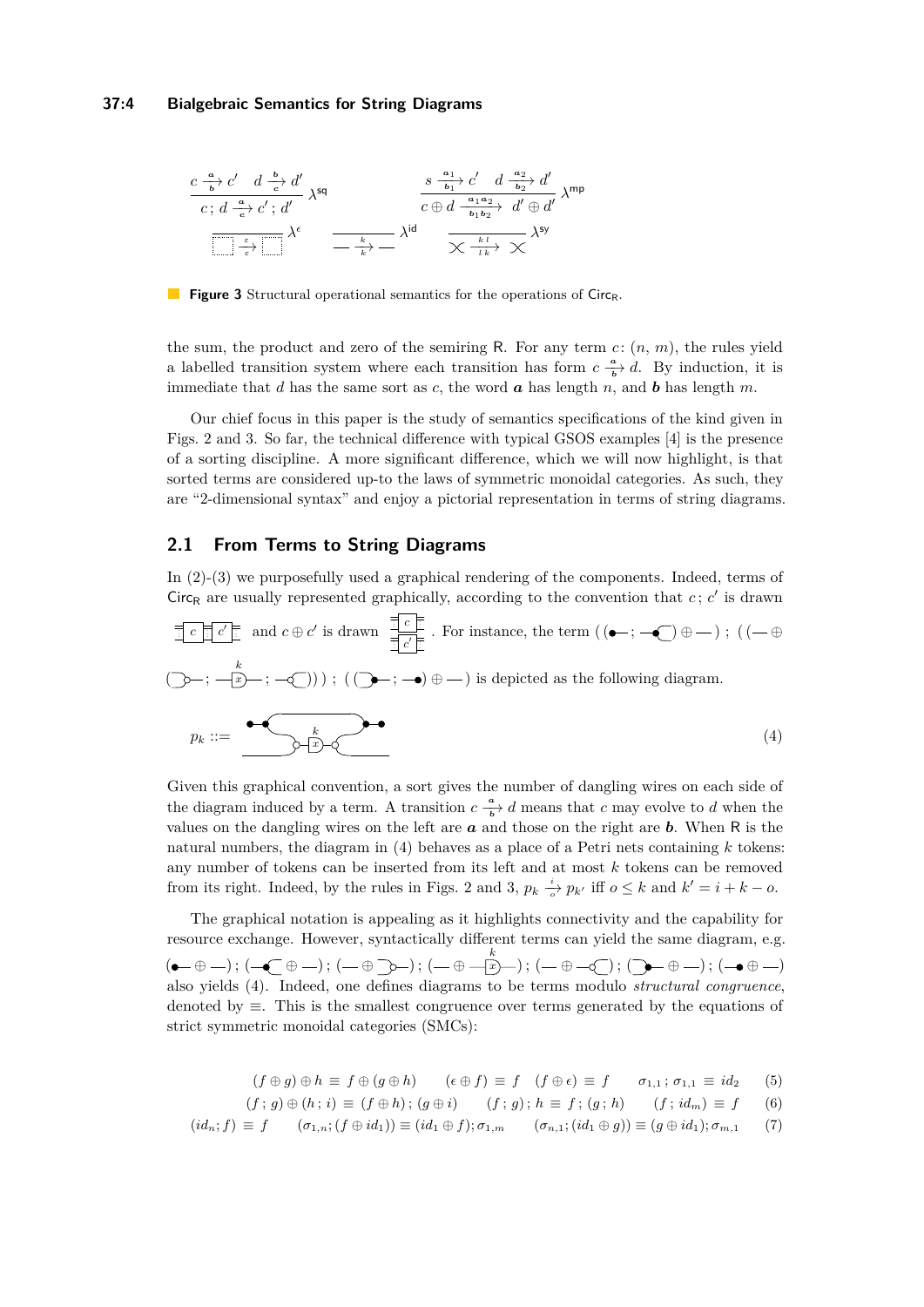<span id="page-4-1"></span>

**Figure 4** Axioms of special Frobenius bimonoids.

where identities  $id_n : (n, n)$  and symmetries  $\sigma_{n,m} : (n+m, m+n)$  can be recursively defined starting from  $id_0 := \Box$  and  $\sigma_{1,1} := \chi$ . Therefore, sorted diagrams  $c : (n, m)$ are the arrows  $n \to m$  of an SMC with objects the natural numbers, also called a prop [\[35\]](#page-16-7).

# **2.2 Frobenius Bimonoids**

We will also consider additional algebraic structure for the black  $(-\bullet, -\leftarrow, \bullet-)$  and the white  $(\circ -, \searrow, -\circ, -\circ)$  components. When R is the field of reals, Circ<sub>R</sub> models linear dynamical systems [\[2,](#page-14-3) [11,](#page-14-9) [21\]](#page-15-8) and both the black and the white structures form special Frobenius bimonoids, meaning the axioms of Fig. [4](#page-4-1) hold, replacing the gray circles by either black or white. When R is the semiring of natural numbers,  $Circ_R$  models Petri nets [\[6\]](#page-14-5) and only the black structure satisfies these equations. In  $\S$  [6,](#page-10-0) we shall see that the black Frobenius structure gives rise to the synchronisation mechanism used by Hoare in CSP [\[28\]](#page-15-13), while the white Frobenius structure to that used by Milner in CCS [\[36\]](#page-16-0).

# <span id="page-4-0"></span>**3 Background: Bialgebras and GSOS Specifications**

For more detailed background and simple examples showcasing the notions recalled below, we refer the reader to the extended version of the present work [\[7\]](#page-14-0).

**Distributive laws and bialgebras.** A *distributive law* of a monad  $(\mathcal{T}, \eta, \mu)$  over an endofunctor F is a natural transformation  $\lambda$ :  $\mathcal{T}\mathcal{F} \Rightarrow \mathcal{FT}$  s.t.  $\lambda \circ \eta_{\mathcal{F}} = \mathcal{F}\eta$  and  $\lambda \circ \mu_{\mathcal{F}} = \mathcal{F}\mu \circ \lambda_{\mathcal{T}} \circ \mathcal{T}\lambda$ . A *λ-bialgebra* is a triple  $(X, \alpha, \beta)$  s.t.  $(X, \alpha)$  is an Eilenberg-Moore algebra for  $\mathcal{T}, (X, \beta)$  is a F-coalgebra and  $\mathcal{F}\alpha \circ \lambda_X \circ \mathcal{T}\beta = \beta \circ \alpha$ . Bialgebra morphisms are both T-algebra and F-coalgebra morphisms.

Given a coalgebra  $\beta: X \to \mathcal{FT}X$  for a monad  $(\mathcal{T}, \eta, \mu)$  and a functor  $\mathcal{F}$ , if there exists a distributive law  $\lambda: \mathcal{T} \mathcal{F} \Rightarrow \mathcal{FT}$ , one can form a coalgebra  $\beta^{\sharp}: \mathcal{T} X \to \mathcal{FT} X$  defined as  $\mathcal{T}X \xrightarrow{\mathcal{T}\beta} \mathcal{T}\mathcal{F}\mathcal{T}X \xrightarrow{\lambda_{\mathcal{T}X}} \mathcal{F}\mathcal{T}\mathcal{T}X \xrightarrow{\mathcal{F}\mu} \mathcal{F}\mathcal{T}X$ . Most importantly,  $(\mathcal{T}X, \mu, \beta^{\sharp})$  is a  $\lambda$ -bialgebra.

**Free monads.** We recall the construction of the monad  $\mathcal{F}^{\dagger}$ :  $\mathcal{C} \rightarrow \mathcal{C}$  freely generated by a functor  $\mathcal{F} : \mathcal{C} \to \mathcal{C}$ . Assume that  $\mathcal{C}$  has coproducts and that, for all objects X of  $\mathcal{C}$ , there exists an initial  $X + \mathcal{F}$ -algebra that we denote as  $X + \mathcal{F}(\mathcal{F}^{\dagger}X) \xrightarrow{[\eta_X,\kappa_X]} \mathcal{F}^{\dagger}X$ . It is easy to check that the assignment  $X \mapsto \mathcal{F}^{\dagger}X$  induces a functor  $\mathcal{F}^{\dagger} : \mathcal{C} \to \mathcal{C}$ . The map  $\eta_X : X \to \mathcal{F}^{\dagger}X$  gives rise to the unit of the monad; the multiplication  $\mu_X \colon \mathcal{F}^\dagger \mathcal{F}^\dagger X \to \mathcal{F}^\dagger X$  is the unique algebra morphism from the initial  $\mathcal{F}^{\dagger}X + \mathcal{F}$ -algebra to the algebra  $\mathcal{F}^{\dagger}X + \mathcal{F}(\mathcal{F}^{\dagger}X) \xrightarrow{[id,\kappa_X]} \mathcal{F}^{\dagger}X$ .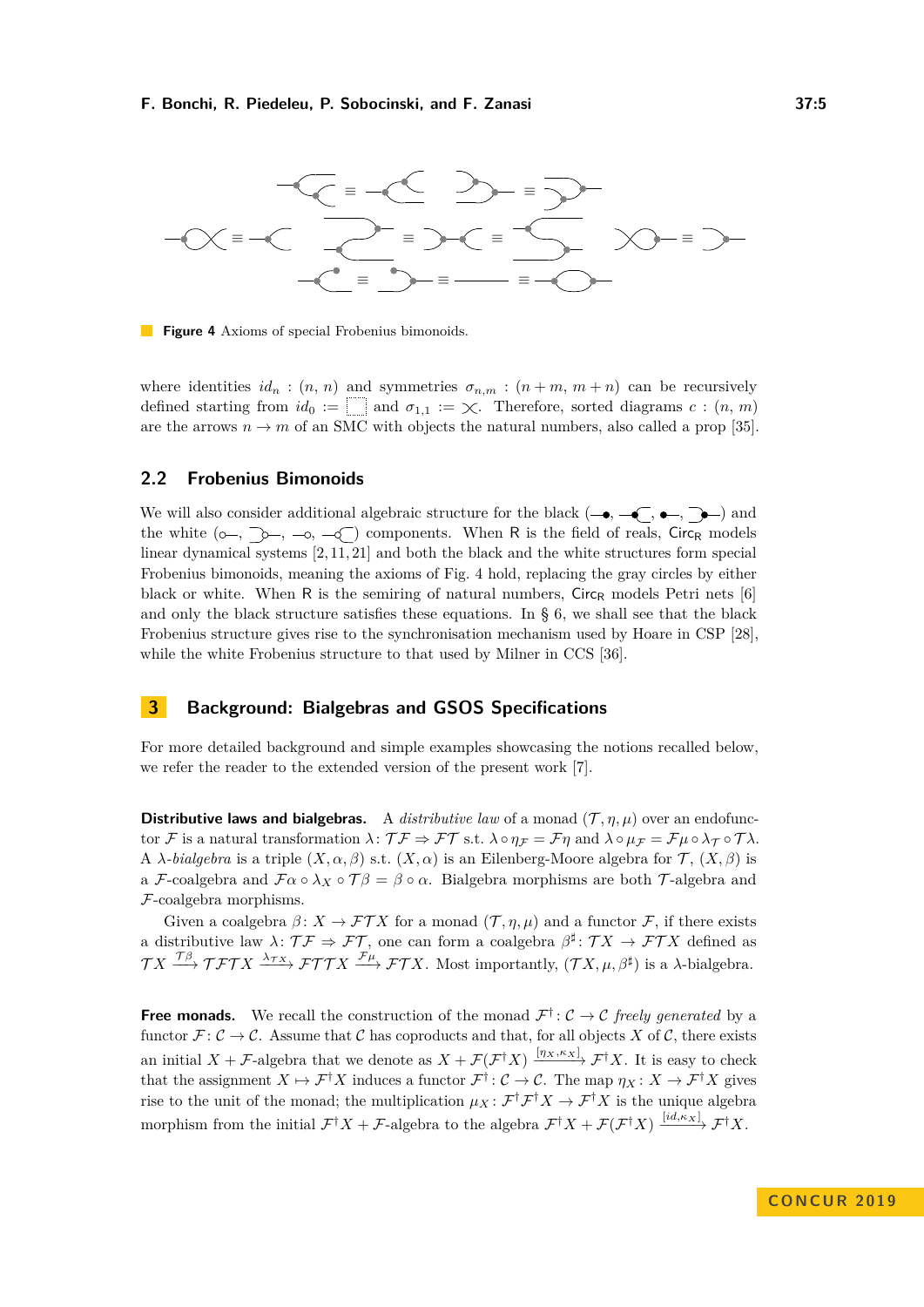# **37:6 Bialgebraic Semantics for String Diagrams**

**GSOS specifications.** An *abstract GSOS specification* is a natural transformation  $\lambda: \mathcal{SF} \Rightarrow$  $\mathcal{FS}^{\dagger}$ , where  $\mathcal F$  is a functor representing the coalgebraic behaviour,  $\mathcal S$  is a functor representing the syntax. It is important to recall the following fact.

<span id="page-5-3"></span>**► Proposition 1** ([\[34\]](#page-15-14)). *Any GSOS spec.*  $\lambda$ :  $S\mathcal{F} \Rightarrow \mathcal{F}S^{\dagger}$  yields a distrib. law  $\lambda^{\dagger}$ :  $S^{\dagger}\mathcal{F} \Rightarrow \mathcal{F}S^{\dagger}$ .

**Coproduct of GSOS specifications.** Suppose we have two functors  $S_1, S_2$ :  $C \rightarrow C$  capturing two syntaxes, a functor  $\mathcal{F} : \mathcal{C} \to \mathcal{C}$  for the coalgebraic behaviour, and two GSOS specifications  $\lambda_1: S_1 \mathcal{F} \Rightarrow \mathcal{F} S_1^{\dagger}$  and  $\lambda_2: S_2 \mathcal{F} \Rightarrow \mathcal{F} S_2^{\dagger}$ . Then we can construct a GSOS specification  $\lambda_1 \cdot \lambda_2$ :  $(S_1 + S_2)$ *F*  $\Rightarrow$  *F*( $S_1 + S_2$ )<sup>†</sup>. The details are in [\[7\]](#page-14-0).

**Quotients of monads and distributive laws.** Given the correspondence between finitary monads and algebraic theories [\[29\]](#page-15-15), it natural to consider *quotients* of monads by additional equations. Following [\[13,](#page-15-16) [15,](#page-15-17) [41\]](#page-16-8), for a monad  $\mathcal T$  on a category  $\mathcal C$ ,  $\mathcal T$ *-equations* can be defined as a tuple  $\mathbb{E} = (\mathcal{A}, l, r)$  consisting of a functor  $\mathcal{A}: \mathcal{C} \to \mathcal{C}$  and natural transformations  $l, r : A \Rightarrow \mathcal{T}$ . The intuition is that A acts as the variables of each equation, whose left- and right-hand sides are *l* and *r*, respectively. Assuming mild conditions that generalise the properties of Set (see [\[41,](#page-16-8) Ass. 7.1.2]), one constructs the *quotient* of  $\mathcal T$  by  $\mathcal T$ -equations. The conditions hold in our setting: categories of presheaves over a discrete index category.

<span id="page-5-1"></span>**Proposition 2** (cf. [\[41\]](#page-16-8)). If  $C = \mathsf{Set}^{\mathcal{D}}$  *for discrete*  $D$ ,  $\mathcal{T}$ -equations  $\mathbb{E}$  yield a monad  $\mathcal{T}_{\mathbb{R}}: \mathcal{C} \to \mathcal{C}$  with algebras precisely  $\mathcal{T}$ -algebras  $\mathcal{T}A \xrightarrow{\alpha} A$  that satisfy  $\mathbb{E}$ , in the sense that  $\alpha \circ l_A = \alpha \circ r_A$ . Moreover, there exists a monad morphism  $q^{\mathbb{E}} \colon \mathcal{T} \to \mathcal{T}_{\mathbb{E}}$  with epi components.

One may also quotient distributive laws, provided these are compatible with the new equations. Fix an endofunctor  $\mathcal F$  and a monad  $\mathcal T$  on Set<sup> $\mathcal D$ </sup>, together with  $\mathcal T$ -equations  $\mathbb{E} = (\mathcal{A}, l, r)$ . We say that a distributive law  $\lambda \colon \mathcal{T} \mathcal{F} \Rightarrow \mathcal{FT}$  preserves equations  $\mathbb E$  if, for all

 $A \in \mathcal{C}$ , the following diagram commutes:  $\mathcal{AFA} \xrightarrow[\tau_{FA}]{l_{FA}} \mathcal{TFA} \xrightarrow{\lambda_A} \mathcal{FTA} \xrightarrow{\mathcal{F}q_A^{\mathbb{E}}} \mathcal{F}\mathcal{T}_{\mathbb{A}}A$ .

<span id="page-5-4"></span>**Proposition 3** (cf. [\[41\]](#page-16-8)). *If*  $\lambda$ :  $\mathcal{T}\mathcal{F} \to \mathcal{FT}$  preserves equations  $\mathbb E$  then there exists a (unique)  $distributive \, law \, \lambda_{/\mathbb{E}} \colon \mathcal{T}_{/\mathbb{E}} \mathcal{F} \Rightarrow \mathcal{FT}_{/\mathbb{E}} \, such \, that \, \lambda_{/\mathbb{E}} \circ q^{\mathbb{E}} \mathcal{F} = \mathcal{F}q^{\mathbb{E}} \circ \lambda.$ 

# <span id="page-5-0"></span>**4 Diagrammatic Syntax as Monads**

### **4.1 The Category of Signatures**

Syntax and semantics of string diagrams will be specified in the category  $Sig := Span(Set)(N, N)$ , where objects are spans  $\mathbb{N} \leftarrow \Sigma \rightarrow \mathbb{N}$  in Set and arrows are span morphisms: given objects  $\mathbb{N} \stackrel{s}{\leftarrow} X \stackrel{t}{\rightarrow} \mathbb{N}$  and  $\mathbb{N} \stackrel{s'}{\leftarrow} \Sigma' \stackrel{t'}{\rightarrow} \mathbb{N}$ , an arrow is a function  $f: \Sigma \rightarrow \Sigma'$  such that  $t' \circ f = t$  and  $s' \circ f = s$ . We think of an object of Sig as a *signature*, i.e. a set of symbols  $\Sigma$  equipped with arity and coarity functions  $a, c: \Sigma \to \mathbb{N}$ . We write  $\Sigma(n, m)$  for the set  $\{d \in \Sigma \mid \langle a, c \rangle (d) = (n, m)\}$ of operations with arity *n* and coarity *m*. Note that we allow coarities different from 1: this is because string diagrams express *monoidal* algebraic theories, not merely *cartesian* ones.

Since the objects in Sig are spans with identical domain and codomain, we will often write  $\Sigma$  for the entire span  $\mathbb{N} \stackrel{a}{\leftarrow} \Sigma \stackrel{c}{\rightarrow} \mathbb{N}$ . In particular,  $\mathbb{N}$  means the identity span  $\mathbb{N} \stackrel{i d}{\leftarrow} \mathbb{N} \stackrel{i d}{\rightarrow} \mathbb{N}$ .

<span id="page-5-2"></span>**Example 4.** Recall the language Circ<sub>R</sub> from § [2.](#page-2-0) Line [\(2\)](#page-2-3) of its syntax together with the first two lines of the sorting discipline in Fig. [1](#page-2-1) define a signature Σ: every axiom *d* : (*n, m*) gives the symbol *d* arity *n* and coarity *m*. For instance, Σ(1*,* 2) = { *,* }.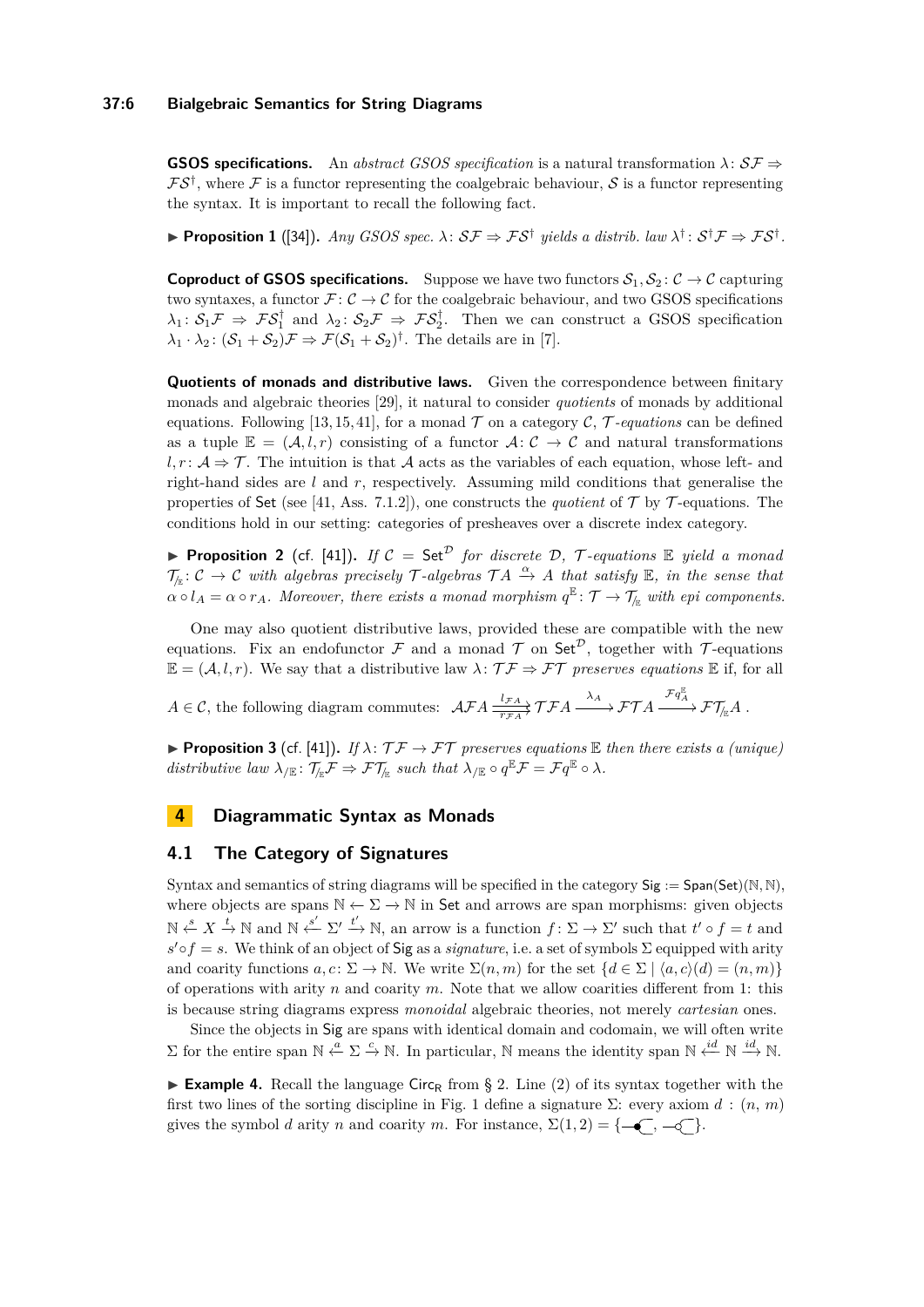For computing (co)limits, it is useful to observe that Sig is isomorphic to the presheaf category Set<sup>N×N</sup>, where  $N \times N$  is the discrete category with objects pairs  $(n, m) \in N \times N$ .

# **4.2 Functors on Signatures**

We turn to (co)algebras of endofunctors  $\mathcal{F}:$  Sig  $\rightarrow$  Sig generated by the following grammar:

 $\mathcal{F}$  ::= *Id*  $\vert \Sigma \vert \mathbb{N} \vert \mathcal{F}; \mathcal{F} \vert \mathcal{F} \oplus \mathcal{F} \vert \mathcal{F} + \mathcal{F} \vert \mathcal{F} \times \mathcal{F} \vert \overline{\mathcal{G}}$ 

where G ranges over functors  $G : \mathsf{Set} \to \mathsf{Set}$  and  $\Sigma$  is a span  $\mathbb{N} \leftarrow \Sigma \to \mathbb{N}$ . In more detail:  $I d$ : Sig  $\rightarrow$  Sig is the identity functor.

- $\blacksquare$  Σ: Sig → Sig is the constant functor mapping every object to  $\mathbb{N} \leftarrow \Sigma \rightarrow \mathbb{N}$  and every arrow to *id*<sub>Σ</sub>; an important special case is N: Sig → Sig the constant functor to N  $\xleftarrow{id}$  N  $\xrightarrow{id}$  N.
- (·); (·):  $\text{Sig}^2 \to \text{Sig}$  is *sequential composition* for signatures. On objects,  $\Sigma_1$ ;  $\Sigma_2$  is

$$
\mathbb{N} \xleftarrow{s_1 \circ \pi_1} \{ (d_1, d_2) \in \Sigma_1 \times \Sigma_2 \mid t_1(d_1) = s_2(d_2) \} \xrightarrow{t_2 \circ \pi_2} \mathbb{N}.
$$

Since the above is a Set-pullback, the action on arrows is inducted by the universal property. Note that, up to iso, (·); (·):  $\text{Sig}^2 \to \text{Sig}$  is associative with unit  $\mathbb{N}$ :  $\text{Sig} \to \text{Sig}$ .  $(·) ⊕ (·) : Sig<sup>2</sup> → Sig is *parallel composition* for signatures, with  $\Sigma_1 ⊕ \Sigma_2$  given by:$ 

 $\mathbb{N} \xleftarrow{+ \circ (s_1 \times s_2)} \Sigma_1 \times \Sigma_2 \xrightarrow{+ \circ (t_1 \times t_2)} \mathbb{N}$ 

where  $+: \mathbb{N} \times \mathbb{N} \to \mathbb{N}$  is usual N-addition. Again  $(\cdot) \oplus (\cdot)$ :  $\mathsf{Sig}^2 \to \mathsf{Sig}$  associates up to iso. For the remaining functors, we use the fact that  $Sig \cong Set^{N \times N}$ , which guarantees  $\equiv$ (co)completeness, with limits and colimits constructed pointwise in Set. Thus, for spans  $\Sigma_1$  and  $\Sigma_2$ , their coproduct is  $\mathbb{N} \stackrel{[s_1,s_2]}{\longleftrightarrow} \Sigma_1 + \Sigma_2 \stackrel{[t_1,t_2]}{\longrightarrow} \mathbb{N}$  and the carrier of the product is  $\{(d_1, d_2) | s_1(d_1) = s_2(d_2) \text{ and } t_1(d_1) = t_2(d_2)\}\$ , with the two obvious morphisms to N. The isomorphism Sig ≅ Set<sup>N×N</sup> also yields the extension of an arbitrary endofunctor  $\mathcal{G} \colon \mathsf{Set} \to \mathsf{Set}$  to a functor  $\overline{\mathcal{G}} \colon \mathsf{Sig} \to \mathsf{Sig}$  defined by post-composition with  $\mathcal{G}$ , that is  $\overline{\mathcal{G}}(\Sigma) = \mathcal{G} \circ \Sigma$  for all  $\Sigma: \mathbb{N} \times \mathbb{N} \to \mathsf{Set}$ . In particular, we shall often use the functor  $\overline{\mathcal{P}_{\kappa}}$ obtained by post-composition with the *κ*-bounded powerset functor  $\mathcal{P}_{\kappa}$ : Set  $\rightarrow$  Set.<sup>[1](#page-6-0)</sup>

Next we use these endofunctors to construct monads that capture the two-dimensional algebraic structure of string diagrams. In § [4.3](#page-6-1) we construct the monad encoding the symmetric monoidal structure of props and in § [4.4](#page-7-0) we construct the monad for the Frobenius structure of Carboni-Walters props. Later, in § [5,](#page-8-0) we shall use these monads to define compositional bialgebraic semantics for string diagrams of each of these categorical structures.

### <span id="page-6-1"></span>**4.3 The Prop Monad**

Here we define a monad on Sig with algebras precisely props: symmetric strict monoidal categories with objects the natural numbers, where the monoidal product on objects is addition. Together with identity-on-objects symmetric monoidal functors they form a category **PROP**. The first step is to encapsulate the operations of props as a Sig-endofunctor.

<span id="page-6-2"></span>
$$
S_{\text{SM}} := (Id; Id) + \iota + (Id \oplus Id) + \epsilon + \sigma \colon \text{Sig} \to \text{Sig}.
$$
 (8)

<span id="page-6-0"></span><sup>1</sup> Boundedness is needed to ensure the existence of a final coalgebra, see § [5.1.](#page-8-1) In our leading example Circ<sub>R</sub>,  $\kappa$  can be taken to be the cardinality of the semiring R.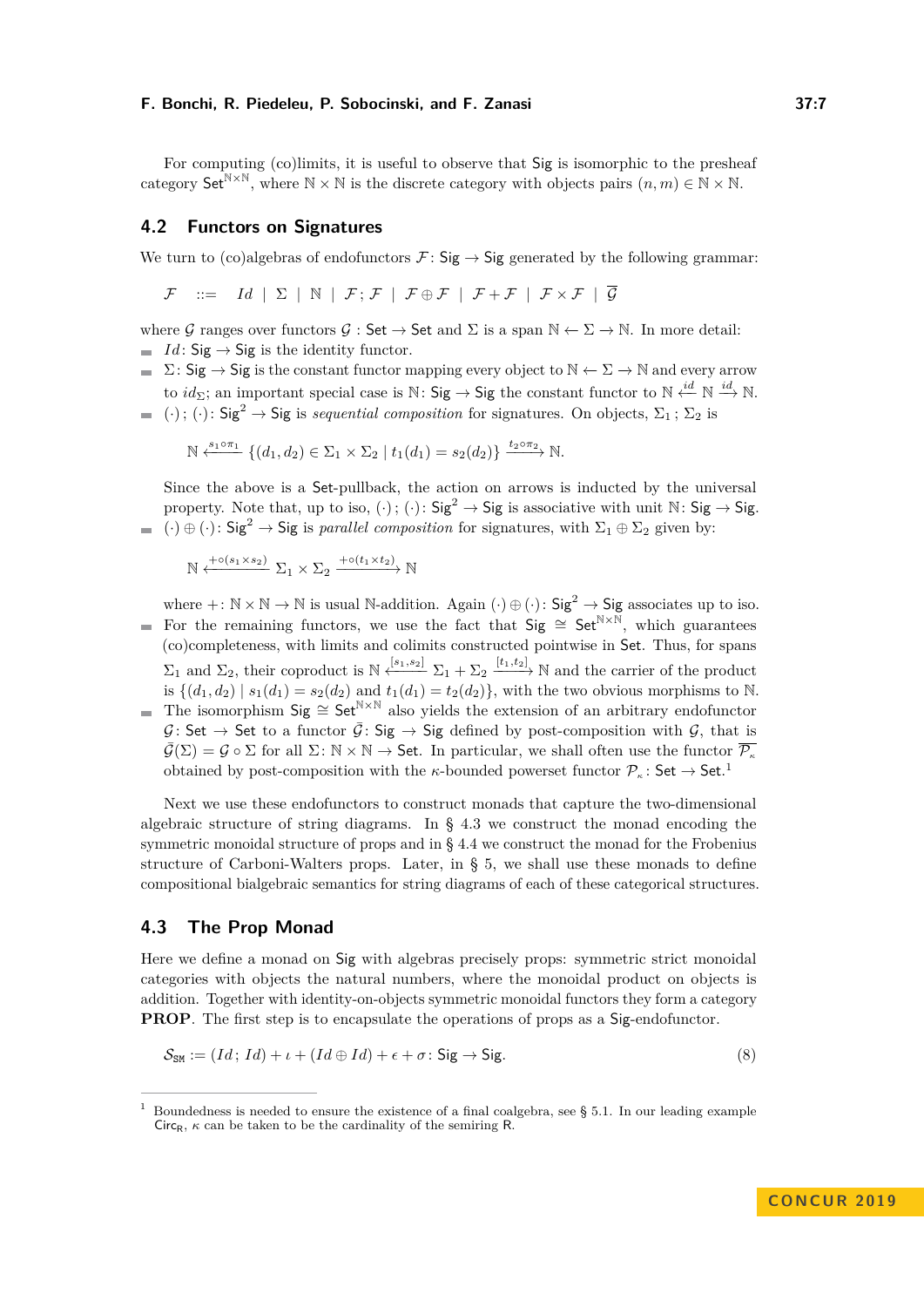## **37:8 Bialgebraic Semantics for String Diagrams**

In the type of  $S_{SM}$ , *Id*; *Id*: Sig  $\rightarrow$  Sig is sequential composition and *ι* the identity arrow on object 1, i.e. the constant functor to  $\mathbb{N} \stackrel{h}{\leftarrow} \{id_1\} \stackrel{h}{\rightarrow} \mathbb{N}$ , with  $h: id_1 \mapsto 1$ . Similarly,  $Id \oplus Id$  is the monoidal product with unit  $\epsilon$ , i.e. the constant functor to  $\mathbb{N} \stackrel{q}{\leftarrow} \{0\} \stackrel{q}{\rightarrow} \mathbb{N}$ , with  $q: 0 \mapsto 0$ . Finally,  $\sigma$  is the basic symmetry: the constant functor to  $\mathbb{N} \stackrel{f}{\leftarrow} \{\sigma_{1,1}\} \stackrel{f}{\rightarrow} \mathbb{N}$ , with  $f: \sigma_{1,1} \mapsto 2$ .

The free monad  $S_{SM}^{\dagger}$  on  $S_{SM}$  is the functor mapping a span  $\Sigma$  to the span of  $\Sigma$ -terms obtained by sequential and parallel composition, together with symmetries and identities – with the identity  $id_n$  defined by parallel composition of *n* copies of  $id_1$ .

Algebras for this monad are spans  $\Sigma$  together with span morphisms *identity*:  $\iota \to \Sigma$ , *composition*:  $\Sigma: \Sigma \to \Sigma$ , *parallel*:  $\Sigma \oplus \Sigma \to \Sigma$ , *unit*:  $\epsilon \to \Sigma$ , and *swap*:  $\sigma \to \Sigma$ . This information *almost* defines a prop  $\mathcal{C}_{\Sigma}$ : the carrier  $\Sigma$  of the span is the set of arrows of  $\mathcal{C}_{\Sigma}$ , containing special arrows  $id_n$  and  $\sigma_{n,m}$  for identities and symmetries, *compose* assigns to every pairs of composable arrows their composition, and ⊕ assigns to every pair of arrows their monoidal product. The missing data is the usual equations  $(5)-(7)$  $(5)-(7)$  $(5)-(7)$  of symmetric monoidal categories. Thus, in order to obtain props as algebras, we quotient the monad  $S_{\text{SM}}^{\dagger}$  by those equation, expressed abstractly as a triple  $\mathbb{E}_{SM} = (\mathcal{A}, l, r)$ , as described in § [3.](#page-4-0) The functor  $\mathcal{A}$ : Sig  $\rightarrow$  Sig, defined below, has summands following the order [\(5\)](#page-3-2)-[\(7\)](#page-3-2):

<span id="page-7-1"></span>
$$
(Id \oplus Id \oplus Id) + Id + Id + \sigma + ((Id;Id) \oplus (Id;Id)) + (Id;Id) + Id + Id + Id + Id^{+1} + Id^{+1} (9)
$$

Here,  $Id^{+1}$  is the functor adding 1 to the arity/coarity of each element of a given span  $\mathbb{N} \stackrel{a}{\leftarrow} \Sigma \stackrel{c}{\rightarrow} \mathbb{N}$ . We also need natural transformations  $l, r : \mathcal{A} \rightarrow \mathcal{S}_{\text{SM}}^{\dagger}$  that define the left- and right-hand side of each equation. For instance, for fixed  $\Sigma \in \mathsf{Sig}$  and  $(n, m) \in \mathbb{N} \times \mathbb{N}$ :

- an element of  $\Sigma$ ;  $\Sigma$ ;  $\Sigma$  (sixth summand of [\(9\)](#page-7-1)) is a tuple  $(f, g, h)$  of  $\Sigma$ -elements, where *f* is of type  $(n, w)$ , *g* of type  $(w, v)$ , and *h* of type  $(v, m)$ , for arbitrary  $w, v \in \mathbb{N}$ . We let  $l_{\Sigma}$  map  $(f, g, h)$  to the term  $(f, g)$ ; *h* of type  $(n, m)$  in  $S_{SM}^{\dagger}(\Sigma)$ , and  $r_{\Sigma}$  to the term  $f$ ;  $(g; h)$ . Thus this component gives the second equation in [\(6\)](#page-3-2) (associativity).
- the seventh summand *Id* in [\(9\)](#page-7-1) yields a  $\Sigma$ -term *f*, which  $l_{\Sigma} : \Sigma \to \mathcal{S}_{\text{SM}}^{+}(\Sigma)$  maps to *f*;  $id_m$  $\blacksquare$ and  $r_{\sigma} : \Sigma \to \mathcal{S}_{\text{SM}}^{\dagger}(\Sigma)$  maps to f, thus yielding the final equation in [\(6\)](#page-3-2).
- an element in  $\Sigma^{+1}$  (last summand of [\(9\)](#page-7-1)) of type  $(n+1, m+1)$  is a  $\Sigma$ -term *g* of type  $\mathcal{L}_{\mathcal{A}}$  $(n, m)$ , which is mapped by  $l_{\Sigma}$  to  $(\sigma_{n,1} ; (id_1 \oplus g))$  and by  $r_{\sigma}$  to  $(g \oplus id_1) ; \sigma_{m,1}$ , both elements of  $S_{\text{SM}}^{\dagger}(\Sigma)$  of type  $(n+1, m+1)$ , thus giving the final equation in [\(7\)](#page-3-2).

The remainder of the definition of  $l, r \colon \mathcal{A} \to \mathcal{S}_{\text{SM}}^{\dagger}$ , handles the remaining equations in [\(5\)](#page-3-2)-[\(7\)](#page-3-2), and should be clear from the above. Now, using Proposition [2,](#page-5-1) we quotient the monad  $S_{\text{SM}}^{\dagger}$  by  $(\mathcal{A}, l, r)$ , obtaining a monad that we call  $\mathcal{S}_{\text{PROP}}$ . We can then conclude by construction that the Eilenberg-Moore category  $EM(\mathcal{S}_{\text{PROP}})$  for the monad  $\mathcal{S}_{\text{PROP}}$  (with objects the  $\mathcal{S}_{\text{PROP}}$ -algebras, and arrows the  $S_{\text{PROP}}$ -algebra homomorphisms) is precisely **PROP**.

<span id="page-7-2"></span> $\blacktriangleright$  **Proposition 5.**  $EM(\mathcal{S}_{PROP}) \cong \textbf{PROP}$ .

**Example 6.** The monad  $S_{\text{PROP}}$  takes  $\Sigma$  to the prop freely generated by  $\Sigma$ . Taking  $\Sigma$  as in Example [4,](#page-5-2) one obtains  $\mathcal{S}_{\text{PROP}}(\Sigma)$  with arrows  $n \to m$  string diagrams of Circ<sub>R</sub> of sort  $(n, m)$ .

# <span id="page-7-0"></span>**4.4 The Carboni-Walters Monad**

The treatment we gave to props may be applied to other categorical structures. For space reasons, we only consider one additional such structure: *Carboni-Walters* (CW) props, also called "hypergraph categories" [\[22\]](#page-15-18). Here each object *n* carries a distinguished special Frobenius bimonoid compatible with the monoidal product: it can be defined recursively using parallel compositions of the Frobenius structure on the generating object 1.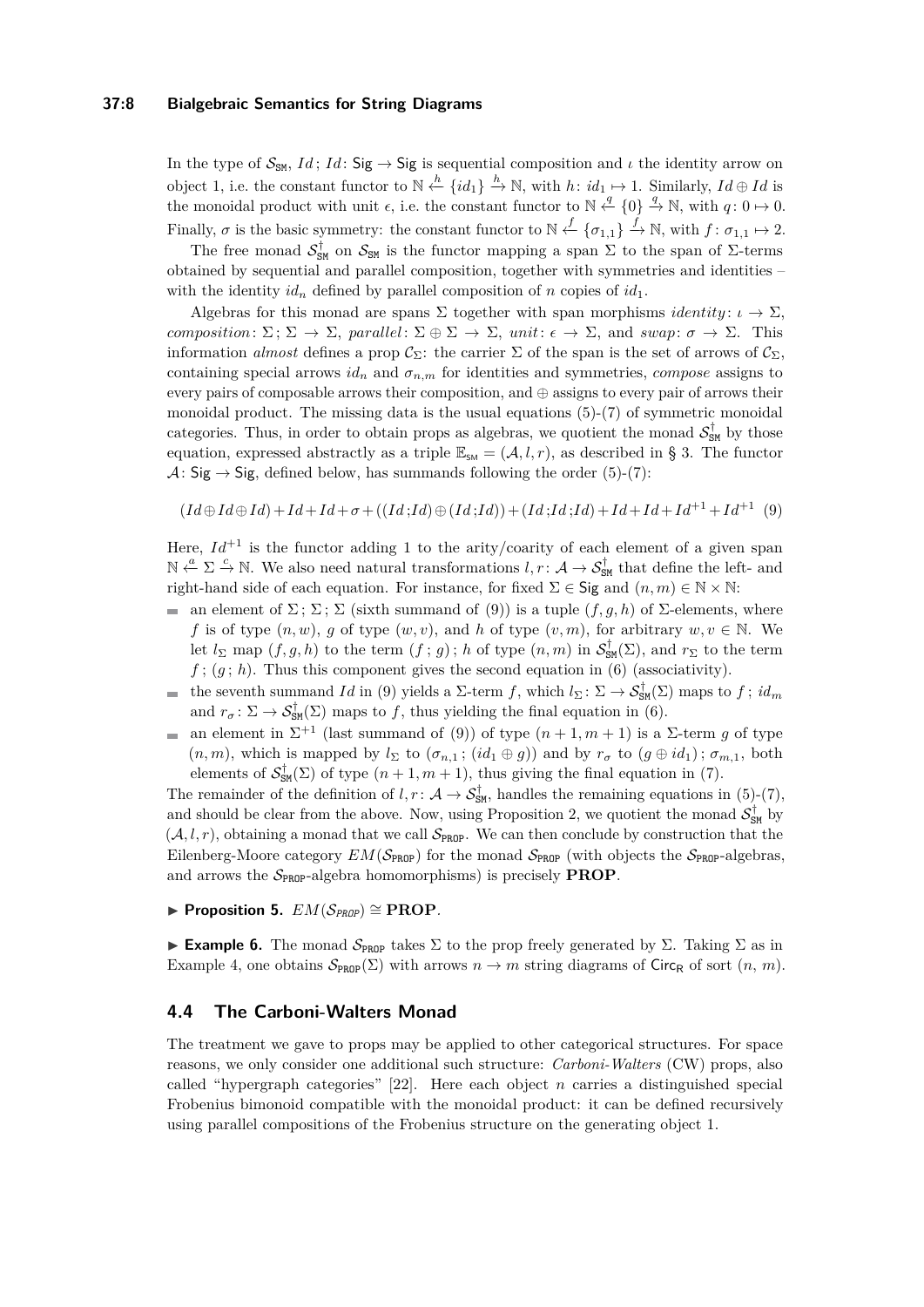▶ **Definition 7.** *A* CW prop *is a prop with morphisms*  $\text{−}$   $\text{−}$  : 1 → 2*,*  $\text{−}$   $\text{·}$  1 → 0*,*  $\text{−}$  : 2 → 1*,*  $\bullet$  : 0  $\rightarrow$  1 *satisfying the equations of special Frobenius bimonoids (Fig. [4\)](#page-4-1).* 

CW props with prop morphisms preserving the Frobenius bimonoid form a subcategory **CW** of **PROP**. We can now extend the prop monad of § [4.3](#page-6-1) to obtain a monad with algebras CW props. The signature is that of a prop with the additional Frobenius structure. Let  $-\left\langle \begin{array}{c} \n\cdot & \cdot \end{array} \right.$  Sig be the functor constant at  $\mathbb{N} \stackrel{s}{\leftarrow} \{-\left\langle \begin{array}{c} \n\cdot \end{array} \right. \right.$   $\stackrel{t}{\rightarrow} \mathbb{N}$  with  $s(-\left\langle \begin{array}{c} \n\cdot \end{array} \right. = 1$  and  $t(-\sqrt{\phantom{a}})=2.$  Similarly, we introduce the constant functors  $\rightarrow$  : Sig  $\rightarrow$  Sig,  $\rightarrow$  : Sig  $\rightarrow$  Sig and  $\bullet$ : Sig  $\rightarrow$  Sig for the other generators. Let  $S_{FR} := S_{PROP} + \bullet \quad (+ \rightarrow + \rightarrow + \bullet + \bullet)$ .

We now need to quotient  $S_{FR}$  by the defining equations of special Frobenius bimonoids (Fig. [4\)](#page-4-1). We omit the detailed encoding of these equations as a triple  $\mathbb{E}_{\text{cw}} = (\mathcal{A}_{\text{cw}}, l_{\text{cw}}, r_{\text{cw}})$ since it presents no conceptual difficulty. Let  $\mathcal{S}_{\text{CW}}$  be the quotient of  $\mathcal{S}_{\text{FR}}$  by these equations. As for props, we obtain  $EM(\mathcal{S}_{\text{CW}}) \cong \mathbf{CW}$  by construction.

# <span id="page-8-0"></span>**5 Bialgebraic Semantics for String Diagrams**

Now that we have established monads for our categorical structures of interest, we study coalgebras that capture behaviour for string diagrams in these categories, and distributive laws that yield the desired bialgebraic semantics. We fix our "behaviour" functor to

$$
\mathcal{F} := \overline{\mathcal{P}_{\kappa}}(L; Id; L) \colon \mathsf{Sig} \to \mathsf{Sig}
$$

where *L*: Sig  $\rightarrow$  Sig is the *label functor* constant at the span  $\mathbb{N} \stackrel{|{\cdot}|}{\leftarrow} A^* \stackrel{|{\cdot}|}{\rightarrow} \mathbb{N}$ , with  $A^*$  the set of words on some set of labels *A*. The map  $|\cdot|: A^* \to \mathbb{N}$  takes  $w \in A^*$  to its length  $|w| \in \mathbb{N}$ . An F-coalgebra is a span morphism  $\Sigma \to \overline{\mathcal{P}_k}(L;\Sigma;L)$ ; a function that takes  $f \in \Sigma(n,m)$  to a set of transitions  $(v, g, w)$  with the appropriate sorts, i.e.  $g \in \Sigma(n, m)$ ,  $|v| = n$  and  $|w| = m$ .

The data of an  $\mathcal{F}\text{-coalgebra } \beta: \Sigma \to \overline{\mathcal{P}_{\kappa}}(L; \Sigma; L)$  is that of a transition relation. For instance, fix labels  $A = \{a, b\}$  and let  $x, y \in \Sigma(1, 2)$  and  $z \in \Sigma(1, 1)$ ; suppose also that  $\beta$ maps *x* to  $\{(b; y; ab), (a; x; aa)\}$ , *y* to Ø and *z* to  $\{(b; z; a)\}$ . Then  $\beta$  can be written:

<span id="page-8-2"></span>
$$
x \xrightarrow[a \ b]{b} y \qquad x \xrightarrow[a \ a]{a} x \qquad z \xrightarrow[a]{b} z \tag{10}
$$

<span id="page-8-3"></span>**Example 8.** In our main example, Fig. [2](#page-2-2) defines a coalgebra  $\beta$ :  $\Sigma \to \overline{\mathcal{P}_{\kappa}}(L; \Sigma; L)$  where  $\Sigma$ is the signature from Example [4](#page-5-2) and the set of labels is R. For instance  $\beta(-\bullet) = \{(k, -\bullet, \varepsilon) \mid$  $k \in \mathsf{R}$ . Note the  $\kappa$  bounding  $\mathcal{P}_{\kappa}$  is the cardinality of **R**.

In the sequel we shall construct distributive laws between the above behaviour functor and monads encoding the various categorical structures defined in the previous section.

### <span id="page-8-1"></span>**5.1 Bialgebraic Semantics for Props**

The modularity of  $S_{\text{PROP}}$  can be exploited to define a distributive law of the  $S_{\text{PROP}}$  over F. Recall from § [4.3](#page-6-1) that  $S_{\text{PROP}}$  is a quotient of  $S_{\text{SM}}^{\dagger}$ . We start by letting  $\mathcal{F} = \overline{\mathcal{P}_{\kappa}}(L; Id; L)$ interact with the individual summands of  $S_{\text{SM}}$  (see [\(8\)](#page-6-2)), corresponding to the operations of props. This amounts to defining GSOS specifications:

| $\lambda^{\text{sq}}$ : $\overline{\mathcal{P}_{\kappa}}(L; Id; L)$ ; $\overline{\mathcal{P}_{\kappa}}(L; Id; L) \Rightarrow \overline{\mathcal{P}_{\kappa}}(L; (Id; Id)^{\dagger}; L)$               | (sequential composition) |
|-------------------------------------------------------------------------------------------------------------------------------------------------------------------------------------------------------|--------------------------|
| $\lambda^{id}$ : $\iota \Rightarrow \overline{\mathcal{P}_{\kappa}}(L; \iota^{\dagger}; L)$                                                                                                           | (identity)               |
| $\lambda^{\mathsf{mp}} \colon \overline{\mathcal{P}_{\kappa}}(L; Id; L) \oplus \overline{\mathcal{P}_{\kappa}}(L; Id; L) \Rightarrow \overline{\mathcal{P}_{\kappa}}(L; (Id \oplus Id)^{\dagger}; L)$ | (monoidal product)       |
| $\lambda^{\epsilon}$ : $\epsilon \Rightarrow \overline{\mathcal{P}_{\kappa}}(L; \epsilon^{\dagger}; L)$                                                                                               | (product unit)           |
| $\lambda^{\mathsf{sy}}$ : $\sigma \Rightarrow \overline{\mathcal{P}_{\kappa}}(L; \sigma^{\dagger}; L)$                                                                                                | (symmetry)               |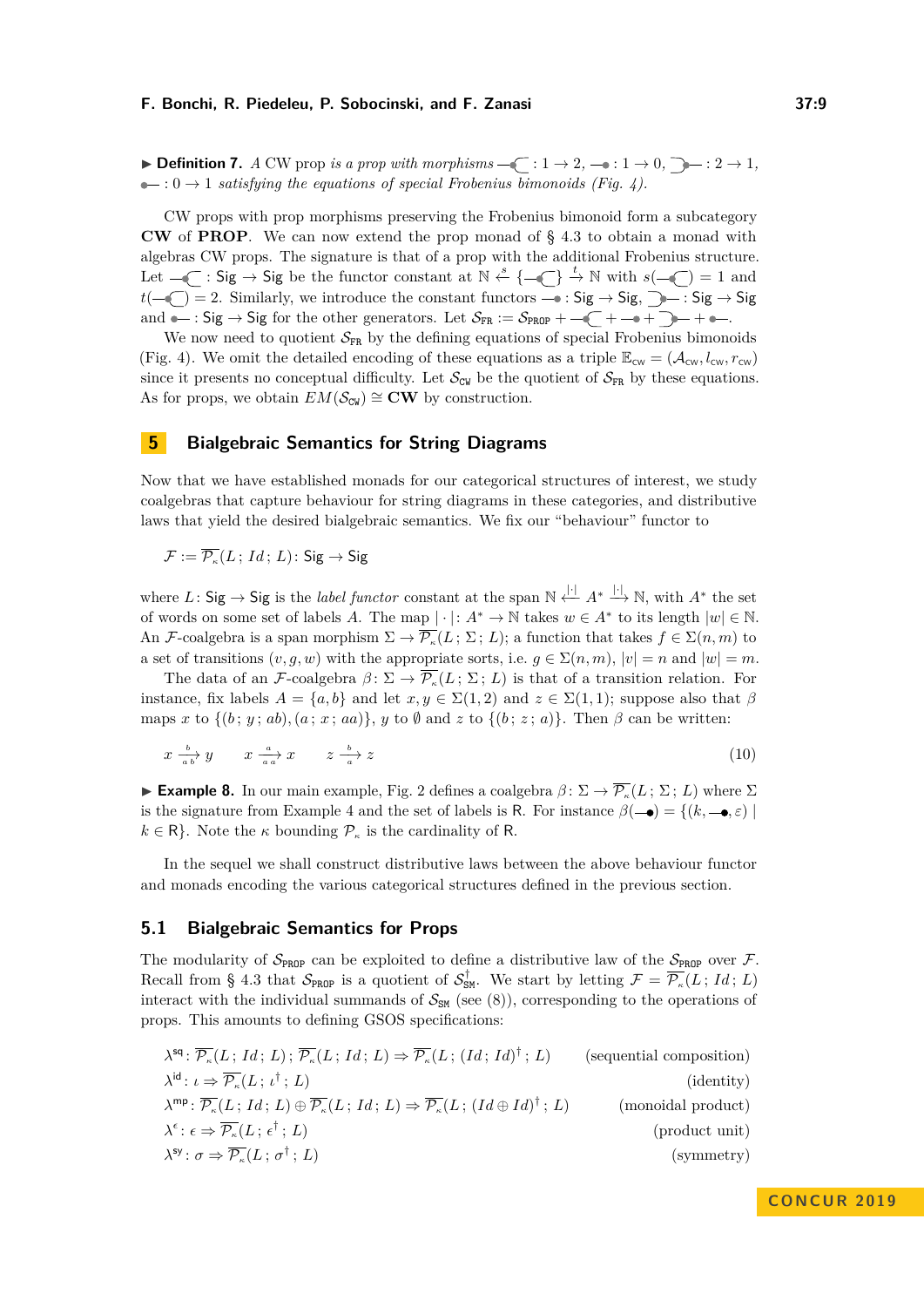### **37:10 Bialgebraic Semantics for String Diagrams**

Definitions of these maps are succinctly given via derivation rules, see Fig. [3.](#page-3-0)

We explain this in detail for  $\lambda^{sq}$ , the others are similar. Given  $\Sigma \in \mathsf{Sig}$ , an element of type  $(n, m)$  in the domain  $\overline{\mathcal{P}_{\kappa}}(L; \Sigma; L)$ ;  $\overline{\mathcal{P}_{\kappa}}(L; \Sigma; L)$  is a pair  $(A, B)$ , where, for some  $z \in \mathbb{N}$ ,

*A* is a set of triples  $(a, c', b) \in L(n, n) \times \Sigma(n, z) \times L(z, z)$ , and

*B* is a set of triples  $(b, d', c) \in L(z, z) \times \Sigma(z, m) \times L(m, m)$ .

Then  $\lambda_{\Sigma}^{\mathsf{sq}}(A, B) := \{(\mathbf{a}, c'; d', \mathbf{c}) \mid (\mathbf{a}, c', \mathbf{b}) \in A, (\mathbf{b}, d', \mathbf{c}) \in B\}$ . Following the conven-tion [\(10\)](#page-8-2), we can write this data as:  $\left| \frac{a}{c} \cdot c' \, ; \, d' \right| \in \lambda^{\text{sq}}_{\Sigma}(A, B)$  if  $\left| \frac{a}{b} \cdot c' \right| \in A$  and  $\left| \frac{b}{c} \cdot d' \right| \in B$ . This leads us to the more compact version of  $\lambda^{\text{sq}}$  as the transition rule in Fig[.3.](#page-3-0)

Next, take the coproduct of GSOS specifications  $\lambda^{sq}$ ,  $\lambda^{id}$ ,  $\lambda^{mp}$ ,  $\lambda^{\epsilon}$  and  $\lambda^{sy}$  (see [\[7\]](#page-14-0) for the details) to obtain  $\lambda: \mathcal{S}_{\text{SM}}\mathcal{F} \Rightarrow \mathcal{F}\mathcal{S}_{\text{SM}}^{\dagger}$ . By Proposition [1,](#page-5-3) this yields distributive law  $\lambda^\dagger\colon \mathcal{S}_{\texttt{SM}}^\dagger\mathcal{F} \Rightarrow \mathcal{F}\mathcal{S}_{\texttt{SM}}^\dagger.$ 

The last step is to upgrade  $\lambda^{\dagger}$  to a distributive law  $\lambda^{\dagger}$ <sub>/SMC</sub> over the quotient  $S_{\text{PROP}}$  of  $S_{\text{SM}}^{\dagger}$  by the equations [\(5\)](#page-3-2)-[\(7\)](#page-3-2) of SMCs. By Proposition [3,](#page-5-4) this is well-defined if  $\lambda^{\dagger}$  preserves  $\mathbb{E}_{\text{SM}}$ . We show compatibility with associativity of sequential composition – the other equations can be verified similarly. This amounts to checking that if  $\lambda^{\dagger}$  allows the derivation for  $s_1$ ;  $(s_2; s_3)$ as below left, then there exists a derivation for  $(s_1; s_2)$ ;  $s_3$  as on the right, and vice-versa.

*s*1 *<sup>u</sup>*−→*<sup>v</sup> s*1 *s*2 *v*−→*w s*<sup>2</sup> *s*<sup>3</sup> *<sup>w</sup>*−→*<sup>x</sup> s*3 *s*<sup>2</sup> ; *s*<sup>3</sup> *v*−→*x s*<sup>2</sup> ; *s*<sup>3</sup> *s*<sup>1</sup> ; (*s*<sup>2</sup> ; *s*3) *<sup>u</sup>*−→*<sup>x</sup> s*<sup>1</sup> ; (*s*<sup>2</sup> ; *s*3) *s*1 *<sup>u</sup>*−→*<sup>v</sup> s*<sup>1</sup> *s*<sup>2</sup> *v*−→*w s*2 *s*<sup>1</sup> ; *s*<sup>2</sup> *<sup>u</sup>*−→*<sup>w</sup> s*<sup>1</sup> ; *s*<sup>2</sup> *s*<sup>3</sup> *<sup>w</sup>*−→*<sup>x</sup> s*3 (*s*<sup>1</sup> ; *s*2) ; *s*<sup>3</sup> *<sup>u</sup>*−→*<sup>x</sup>* (*s*<sup>1</sup> ; *s*2) ; *s*<sup>3</sup>

By Proposition [3,](#page-5-4) we can therefore upgrade  $\lambda^{\dagger}$  to a distributive law  $\lambda^{\dagger}/_{SM}$ :  $S_{PROP} \mathcal{F} \Rightarrow \mathcal{F} S_{PROP}$ .

We are now ready to construct the compositional semantics as a morphism into the final coalgebra. One starts with a coalgebra  $\beta \colon \Sigma \to \mathcal{F}(\mathcal{S}_{\text{PROP}}(\Sigma))$  that describes the behaviour of Σ-operations, assigning to each a set of transitions, as in [\(10\)](#page-8-2). The difference with [\(10\)](#page-8-2) is that, because F is applied to  $\mathcal{S}_{\text{PROP}}(\Sigma)$  instead of just  $\Sigma$ , the right-hand side of each transition contains not just a Σ-operation, but a *string diagram*: a Σ-term modulo the laws of SMCs.

As recalled in § [3,](#page-4-0) using the distributive law  $\lambda^{\dagger}_{\mathsf{S}^{\mathsf{M}}}$  we can lift  $\beta: \Sigma \to \mathcal{F}(\mathcal{S}_{\text{PROP}}(\Sigma))$ to a  $\lambda^{\dagger}/_{\text{SM}}$ -bialgebra,  $\beta^{\sharp}: \mathcal{S}_{\text{PROP}}(\Sigma) \to \mathcal{F}(\mathcal{S}_{\text{PROP}}(\Sigma))$ . Since this is a  $\mathcal{F}\text{-coalgebra}$ , the final F-coalgebra  $\Omega$  (the existence of which is shown in [\[7\]](#page-14-0)) yields a semantics  $\llbracket \cdot \rrbracket_\beta$  as below. The operational semantics of a string diagram *c* is  $\beta^{\sharp}(c)$ , obtained from *(i)* transitions for Σ-operations given by *β* and *(ii)* the derivation rules (Fig. [3\)](#page-3-0) of  $\lambda^{\dagger}$ <sub>/SM</sub>. Instead,  $[[c]]_{\beta}$  is the observable behaviour: intuitively, its transition systems modulo bisimilarity.

$$
\mathcal{S}_{\text{PROP}}(\Sigma) - - \xrightarrow{\llbracket \cdot \rrbracket_{\beta}} - \to \Omega
$$
\n
$$
\downarrow^{\beta^{\sharp}}
$$
\n
$$
\mathcal{F}(\mathcal{S}_{\text{PROP}}(\Sigma)) \xrightarrow{\qquad \qquad \downarrow} \mathcal{F}(\Omega)
$$

The bialgebraic semantics framework ensures that  $\mathcal{S}_{\text{PROP}}(\Sigma)$  and  $\Omega$  are  $\mathcal{S}_{\text{PROP}}$ -algebras, which by Proposition [5](#page-7-2) are props. This means that the final coalgebra  $\Omega$  is a prop and that  $\llbracket \cdot \rrbracket$ <sub>β</sub> is a prop morphism, preserving identities, symmetries and guaranteeing compositionality:  $[\![s; t]\!]_{\beta} = [\![s]\!]_{\beta}$ ;  $[\![t]\!]_{\beta}$  and  $[\![s \oplus t]\!]_{\beta} = [\![s]\!]_{\beta} \oplus [\![t]\!]_{\beta}$ .

► **Example 9.** Coming back to our running example, in Example [8](#page-8-3) we showed that rules in Fig. [2](#page-2-2) induce a coalgebra of type  $\Sigma \to \mathcal{F}(\Sigma)$ . Since each operation in  $\Sigma$  is itself a string diagram (formally, via the unit  $\eta_{\Sigma} : \Sigma \to \mathcal{S}_{\text{PROP}}(\Sigma)$ ), the same rules induce a coalgebra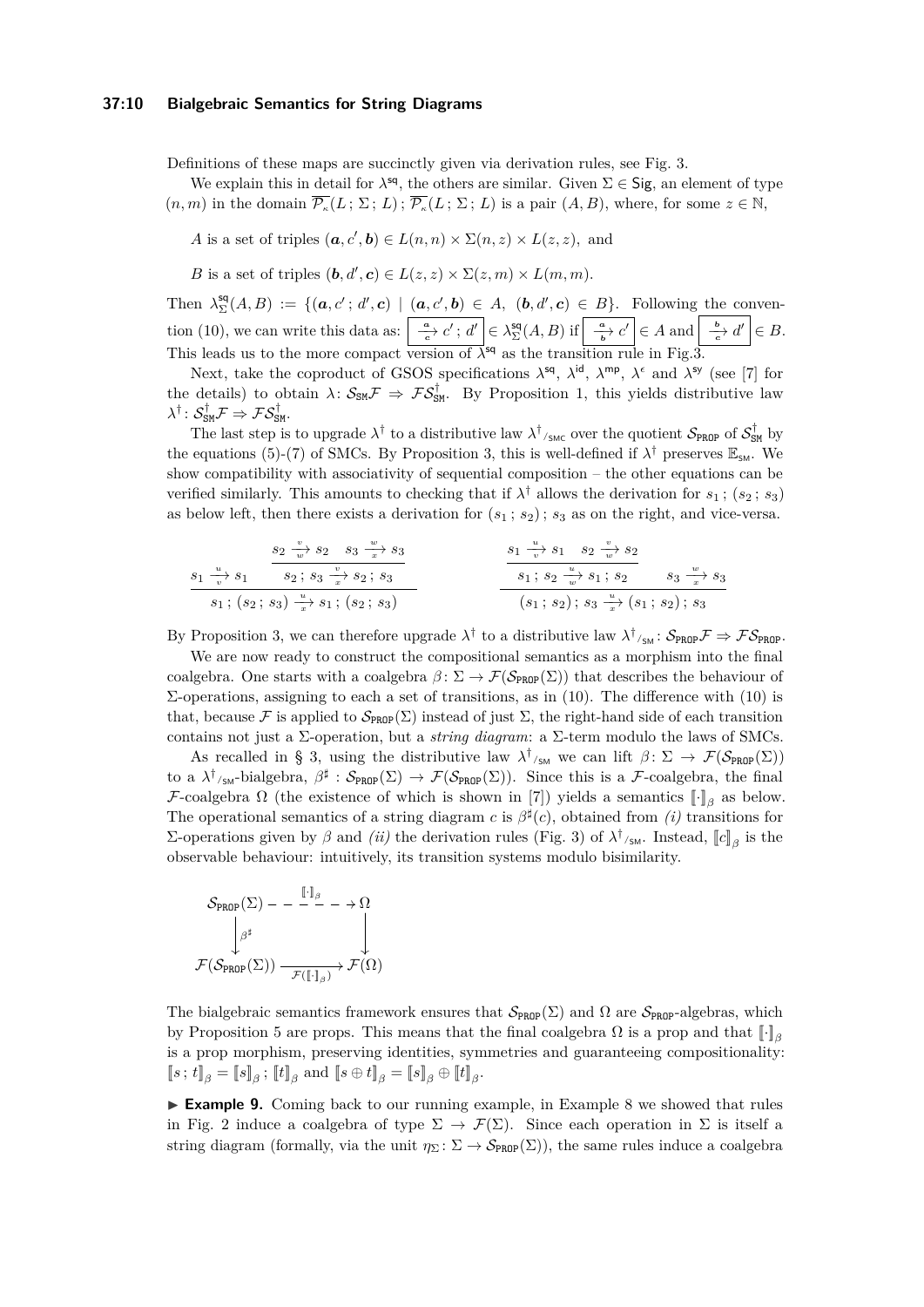$\beta : \Sigma \to \mathcal{FS}_{\text{PRDP}}(\Sigma)$ , which has the type required for the above construction. The resulting coalgebra  $\beta^{\sharp}: \mathcal{S}_{\text{PROP}}(\Sigma) \to \mathcal{FS}_{\text{PROP}}(\Sigma)$  assigns to each diagram of  $\mathcal{S}_{\text{PROP}}(\Sigma)$  the set of transitions specified by the combined operational semantics of Figs. [2](#page-2-2) and [3.](#page-3-0) The preceding discussion implies that, when e.g.  $R = N$ , bisimilarity for the Petri nets of [\[6\]](#page-14-5) is a congruence.

# <span id="page-10-1"></span>**5.2 Bialgebraic Semantics for Carboni-Walters Props**

In this section we shall see two different ways of extending the GSOS specification of § [5.1](#page-8-1) for CW props (see § [4.4\)](#page-7-0). They correspond to the operational semantics of the black and white (co)monoids as given in Fig. [2.](#page-2-2) In the next section, we will see that these two different extensions give rise to two classic forms of synchronisation: à la Hoare and à la Milner.

**Black distributive law.** The first interprets the operations of the Frobenius structure as label synchronisation: from the black node derivations on the left of Fig. [2](#page-2-2) we get GSOS specifications given by natural transformations  $-\epsilon \rightarrow \mathcal{F}(-\epsilon^{+}), -\epsilon \rightarrow \mathcal{F}(-\epsilon^{+}),$  $\Rightarrow \mathcal{F}(\rightarrowtail^{\dagger})$ , and  $\bullet \Rightarrow \mathcal{F}(\bullet \to^{\dagger})$ . Recall that, here, we use the diagrams to denote their associated functors  $Sig \rightarrow Sig$ . By taking the coproduct of these and  $\lambda$ , the GSOS specification for props from § [5.1,](#page-8-1) we obtain a specification  $\lambda_{\bullet}$  for  $S_{FR}$ . It is straightforward to verify that  $\lambda_{\bullet}^{\dagger} : S_{FR}^{\dagger} \mathcal{F} \Rightarrow \mathcal{F} S_{FR}^{\dagger}$  preserves the equations of special Frobenius bimonoids (Fig. [4\)](#page-4-1), yielding a distributive law  $\lambda_{\bullet/\text{cw}}^{\dagger} : \mathcal{S}_{\text{CW}}^{\dagger} \mathcal{F} \Rightarrow \mathcal{F} \mathcal{S}_{\text{CW}}^{\dagger}$ . As before, with  $\lambda_{\bullet/\text{cw}}^{\dagger}$  we obtain a bialgebra  $\beta_{\bullet}^{\sharp}$ :  $S_{\text{CW}}(\Sigma) \to \mathcal{FS}_{\text{CW}}(\Sigma)$  from any coalgebra  $\beta \colon \Sigma \to \mathcal{FS}_{\text{CW}}(\Sigma)$ .

**White distributive law.** When the set of labels *A* is an *Abelian group*, it is possible to give a different GSOS specifications for the Frobenius structure, capturing the group operation of *A*: from the white node derivations on the right of Fig. [2](#page-2-2) we get GSOS specifications  $\Rightarrow \mathcal{F}(-\overline{\zeta}^{-\dagger}), -\circ \Rightarrow \mathcal{F}(-\overline{\zeta})$ ,  $\Rightarrow \Rightarrow \mathcal{F}(\overline{\zeta})$ , and  $\circ \Rightarrow \Rightarrow \mathcal{F}(\overline{\zeta})$ . Using a now familiar procedure we obtain a GSOS specifications  $\lambda_{\text{o}}$  for  $\mathcal{S}_{FR}$ . The group structure on *A* guarantees [\[39\]](#page-16-9) that  $\lambda_o^{\dagger} : S_{FR}^{\dagger} \mathcal{F} \Rightarrow \mathcal{FS}_{FR}^{\dagger}$  preserves the equations of special Frobenius bimonoids (Fig. [4\)](#page-4-1). Therefore we get a distributive law  $\lambda_{\circ/\text{cw}}^{\dagger} : \mathcal{S}_{\text{CW}}^{\dagger} \mathcal{F} \Rightarrow \mathcal{F} \mathcal{S}_{\text{CW}}^{\dagger}$ 

 $\triangleright$  Remark 10. Given the results in this section, one could ask if bialgebraic semantics works for *any* categorical structure. A notable case in which it fails is that of Lawvere theories [\[29\]](#page-15-15). These can be seen as props with a *natural* comonoid structure on each object [\[12\]](#page-14-10). One may define a monad for Lawvere theories following the same recipe as above. However, it turns out that this monad is incompatible with the GSOS specification for the comonoid given in Fig. [2.](#page-2-2) To see the problem consider a term *d* that can perform two transitions nondeterministically:  $d \frac{\epsilon}{a}$  *d* and  $d \frac{\epsilon}{b}$  *d*. The naturality of the comonoid forces  $d$ ;  $-\epsilon \leq d \oplus d$  but *d*; can only perform the *a a* and *bb* transitions while  $d \oplus d$  can also perform *ab* or *b a*. Thus the specification would not be compositional. For more details, we refer the reader to the appendix of [\[7\]](#page-14-0).

# <span id="page-10-0"></span>**6 Black and White Frobenius as Hoare and Milner Synchronisation**

The role of this section is twofold: on the one hand we demonstrate how classical process calculus syntax benefits from a string diagrammatic treatment; on the other we draw attention towards a surprising observation, namely that the black and white Frobenius structures discussed previously provide the synchronisation mechanism of, respectively, CSP and CCS.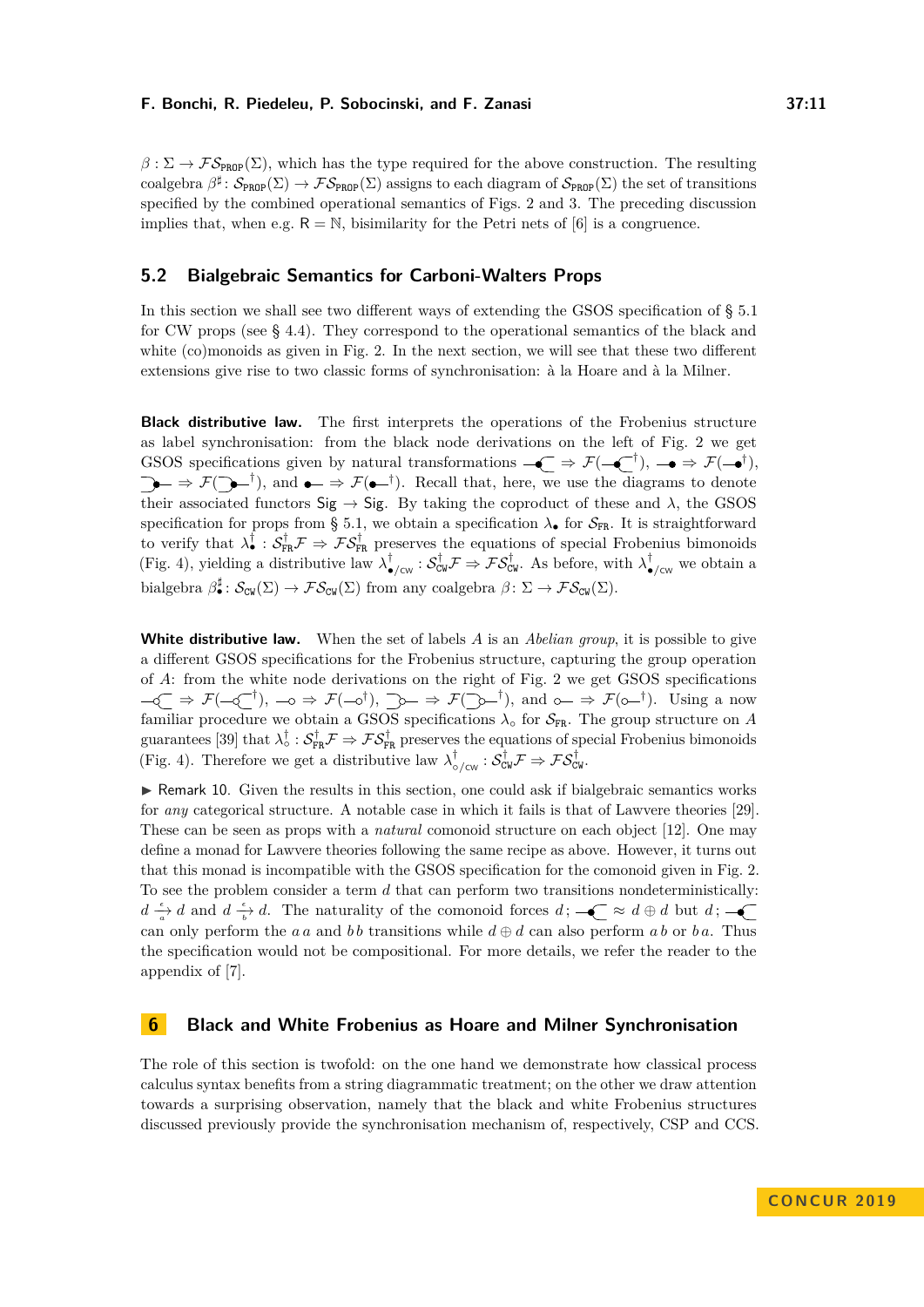### **37:12 Bialgebraic Semantics for String Diagrams**

# **6.1 Syntax**

We consider a minimal process calculus for simplicity. Assume a countable set  $N$  of *names*,  $a_1, a_2, \ldots$  and a set V of *process variables*, f, g, ..., equipped with a function  $ar: \mathcal{V} \to \mathbb{N}$ that assigns the set of names that the process may use:  $ar(f) = n$  means that the process f uses only names  $\{a_1, \ldots, a_n\}$ . This is Hoare's [\[28\]](#page-15-13) notion of *alphabet* for process variables.

Roughly speaking, in a string diagram, dangling wires perform the job of variables. To ease the translation of terms to diagrams, we include permutations of names in the syntax, hereafter denoted by  $\sigma$ . For a permutation  $\sigma \colon \mathcal{N} \to \mathcal{N}$ , its support is the set  $supp(\sigma) = \{a_i \mid a_i \neq \sigma(a_i)\}\;$ ;  $\sigma$  is *finitely supported* if  $supp(\sigma)$  is finite. For each finitely supported permutation  $\sigma$  its *degree* is defined as the greatest  $i \in \mathbb{N}$  such that  $a_i \in supp(\sigma)$ .

The set of processes is defined recursively as follows

 $P := P|P, \nu a_i(P), \mathbf{f}, P \sigma$ 

where  $a_i \in \mathcal{N}$ ,  $f \in \mathcal{V}$  and  $\sigma$  is a finitely supported permutation of names. The symbol stands for the parallel composition of processes. The symbol *νa<sup>i</sup>* stands for the restriction, or hiding, of the name  $a_i$ . Observe that there are no primitives for prefixes, non-deterministic choice or recursion: these will appear in the declaration of process variables which we will describe in § [6.2.](#page-12-0) The idea here is to separate the behaviour, specified in the declaration of process variables, and the communication topology of the network, given by the syntax above. The notion of alphabet can be defined for all processes as follows:

$$
al(P|Q) = al(P) \cup al(Q) \quad al(\nu a_i(P)) = al(P) \setminus \{a_i\} \quad al(\mathbf{f}) = \{a_1, \ldots, a_{ar(\mathbf{f})}\} \quad al(P\sigma) = \sigma[al(P)]
$$

**From one-dimensional to two-dimensional syntax.** We use a typing discipline to guide the translation of terms to string diagrams:

$$
\frac{n \vdash P \quad n \vdash Q}{n \vdash P|Q} \quad \frac{n+1 \vdash P}{n \vdash \nu a_{n+1}(P)} \quad \frac{ar(\mathbf{f}) = n}{n \vdash \mathbf{f}} \quad \frac{n \vdash P \quad degree(\sigma) \le n}{n \vdash P\sigma} \quad \frac{n \vdash P}{n+1 \vdash P} \quad (11)
$$

The meaning of the types is explained by the following lemma, easily proven by induction.

▶ **Lemma 11.** *If*  $n \vdash P$  *then*  $al(P) \subseteq \{a_1, \ldots a_n\}$ *.* 

We will translate processes to the CW prop freely generated from  $\Sigma = \{f: (n, 0) \mid$  $f \in V$  and  $ar(f) = n$ ; in particular a typed process  $n \vdash P$  results in a string diagram of  $\mathcal{S}_{\text{CW}}(\Sigma)(n,0)$ . The translation  $\langle\langle\cdot\rangle\rangle$  is defined recursively on typed terms as follows:

$$
\langle n \mid P | Q \rangle = \frac{n}{\langle \langle P \rangle \rangle} \qquad \langle n \mid \nu a_{n+1}(P) \rangle = \frac{n}{\langle \langle P \rangle \rangle}
$$

$$
\langle n \mid f \rangle = \frac{n}{\langle P \rangle} \qquad \langle n \mid P \sigma \rangle = \frac{n}{\langle P \rangle} \frac{\langle \langle P \rangle \rangle}{\langle \langle P \rangle} \qquad \langle n+1 \mid P \rangle = \frac{n}{\langle P \rangle}
$$

where for  $\sigma$  with  $degree(\sigma) < n$ ,  $\overline{\sigma}$ :  $n \to n$  is the obvious corresponding arrow in  $\mathcal{S}_{\text{CW}}(\Sigma)$ .

<span id="page-11-0"></span>**Example 12.** Let  $V = \{f, g\}$  with  $ar(f) = 1$  and  $ar(g) = 2$ . Let  $[a_2/a_1]: \mathcal{N} \to \mathcal{N}$  be the permutation swapping  $a_1$  and  $a_2$ . One can easily check that  $1 \vdash \nu a_2(f[a_2/a_1] | g)$ . Then  $\langle \langle 1 \vdash \nu a_2(f[a_2/a_1] \mid g) \rangle \rangle$  is as on the right.

$$
\overbrace{\bullet \in \mathcal{B}}^{f} = \overbrace{\bullet \in \mathcal{B}}^{f}
$$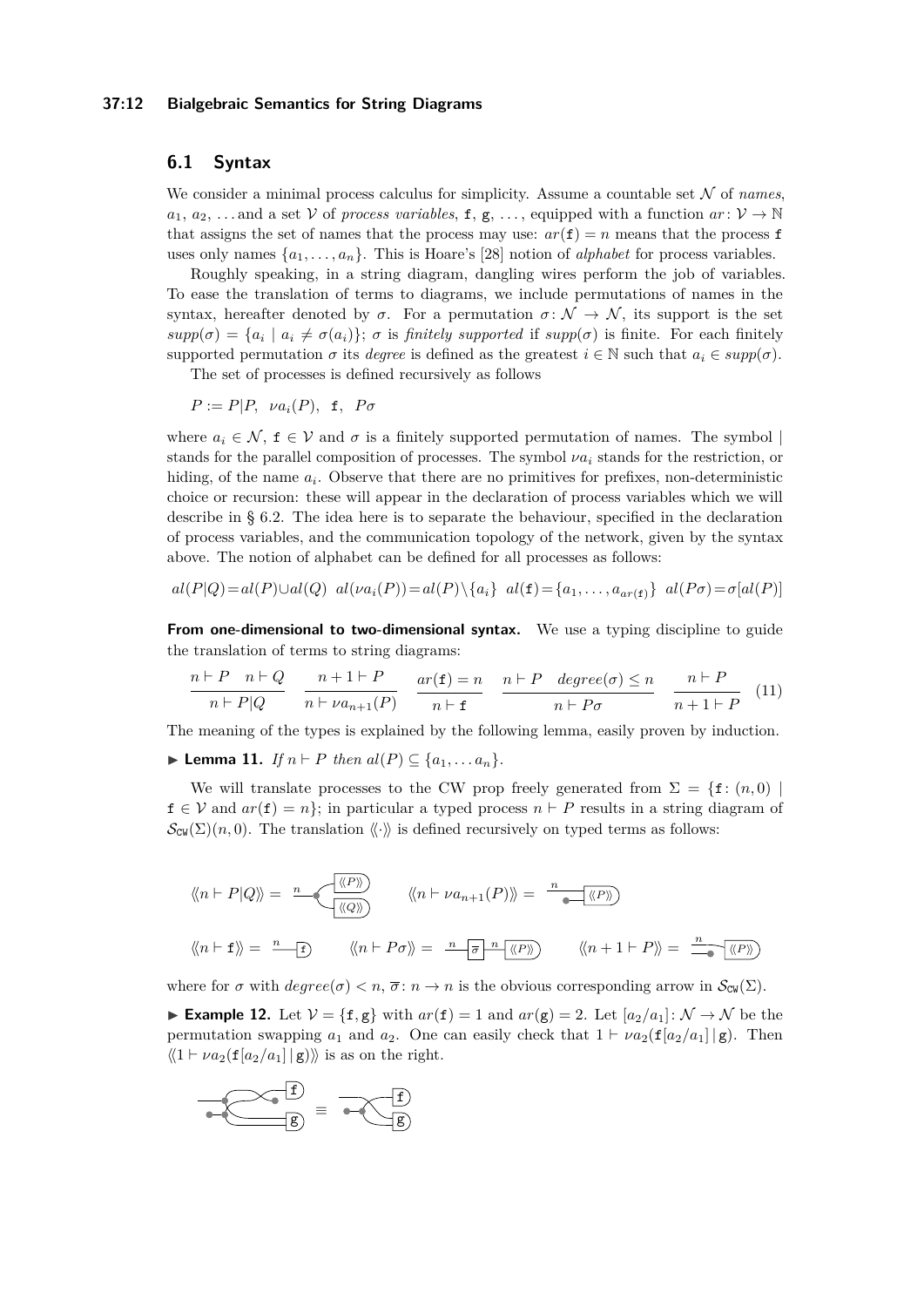# <span id="page-12-0"></span>**6.2 Semantics**

In order to give semantics to the calculus, we assume a set A of actions,  $\alpha$ ,  $\beta$ , .... Since, we will consider different sets of actions (for Hoare and Milner synchronisation), we assume them to be functions of type  $\mathcal{N} \to M$  for some monoid  $(M, +, 0)$ . The support of an action *α* is the set  $\{a_i \mid \alpha(a_i) \neq 0\}$ . The alphabet of *α*, written  $al(\alpha)$  is identified with its support.

For Hoare synchronisation, the monoid *M* is  $(2, \cup, 0)$ , while for Milner it is  $(\mathbb{Z}, +, 0)$ . In both cases, we will write  $a_i$  for the function mapping the name  $a_i$  to 1 and all the others to 0. For Milner synchronisation, write  $\overline{a_i}$  for the function mapping  $a_i$  to  $-1$ .

To give semantics to processes, we need a *process declaration* for each  $f \in V$ . That is, an expression  $f := \sum_{i \in I} \alpha_i P_i$ , for some finite set *I*,  $\alpha_i \in A$  and processes  $P_i$  such that

<span id="page-12-1"></span>
$$
\{a_1, \ldots a_{ar(f)}\} \subseteq \bigcup_{i \in I} al(\alpha_i) \cup \bigcup_{i \in I} al(P_i)
$$
\n(12)

The basic behaviour of process declarations is captured by the three rules below.

<span id="page-12-2"></span>
$$
\mathbf{f} \xrightarrow{\mathbf{0}} \mathbf{f} \xrightarrow{\mathbf{f} \xrightarrow{\mathbf{0}} \mathbf{f} \xrightarrow{\mathbf{0}} \mathbf{f} \xrightarrow{\mathbf{0}} P_i} \frac{P \xrightarrow{\alpha} P'}{P \sigma \xrightarrow{\alpha \circ \sigma} P' \sigma}
$$
\n(13)

<span id="page-12-4"></span>**Example 13.** Recall f and g from Example [12.](#page-11-0) Assume declarations  $f: = a_1 \cdot \nu a_2(f|a_2/a_1||g)$ and  $g := a_1 \cdot g + a_2 \cdot g$ . Observe that they respect [\(12\)](#page-12-1). We have that  $g \xrightarrow{a_1} g$  and  $g \xrightarrow{a_2} g$  while  $f \xrightarrow{a_1} \nu a_2(f[a_2/a_1]|g)$ . Similarly  $f[a_2/a_1] \xrightarrow{a_2} (\nu a_2(f[a_2/a_1]|g))[a_2/a_1]$ .

To define the semantics of parallel and restriction, we need to distinguish between the Hoare and Milner synchronisation patterns.

<span id="page-12-5"></span>**Hoare synchronisation.** Here actions are functions  $\alpha: \mathcal{N} \to 2$ , which can equivalently be thought of as subsets of  $\mathcal N$ . The synchronisation mechanism presented below is analogous to the one used in CSP [\[28\]](#page-15-13). The main difference is the level of concurrency: the classical semantics [\[28\]](#page-15-13) is purely interleaving, while for us it is a step semantics. Essentially, in *P*|*Q*, the processes *P* and *Q* may evolve independently on the non-shared names, i.e. the evolution of two or more processes may happen at the same time. It is for this reason that our actions are sets of names. The operational semantics of parallel and restriction is given by rules

<span id="page-12-3"></span>
$$
\frac{P \xrightarrow{\alpha} P' \qquad Q \xrightarrow{\beta} Q' \quad \alpha \cap al(Q) = \beta \cap al(P)}{P|Q \xrightarrow{\alpha \cup \beta} P'|Q'} \qquad \frac{P \xrightarrow{\alpha} P'}{\nu a_i(P) \xrightarrow{\alpha \setminus \{a_i\}} \nu a_i(P')} \tag{14}
$$

We write  $\frac{\alpha}{\rightarrow}$ *H* for the transition systems generated by the rules [\(13\)](#page-12-2), [\(14\)](#page-12-3). By a simple inductive argument, using [\(12\)](#page-12-1) as base case, we see that for all processes  $P$ , if  $P \stackrel{\alpha}{\to} P'$  then  $\alpha \subseteq al(P)$ . The rule for parallel, therefore, ensures that *P* and *Q* synchronise over all of their shared names. The rule for restriction hides  $a_i$  from the environment. For instance, if  $\alpha = \{a_i\}$ , then  $\nu a_i(P) \stackrel{\emptyset}{\rightarrow} \nu a_i(P')$ . If  $\alpha = \{a_j\}$  with  $a_j \neq a_i$ , then  $\nu a_i(P) \stackrel{\{a_j\}}{\longrightarrow} \nu a_i(P')$ .

**Example 14.** Recall f and g from Example [13.](#page-12-4) We have that  $f \rightarrow_H \nu a_2(f[a_2/a_1]|g)$ . From  $\nu a_2(f[a_2/a_1] | g)$ , there are two possibilities: either  $f[a_2/a_1]$  and g synchronise on  $a_2$ , and in this case we have  $\nu a_2(f[a_2/a_1] | g) \xrightarrow{\emptyset}$ , or g proceeds without synchronising on  $a_1$ , therefore  $\nu a_2(\mathbf{f}[a_2/a_1] | \mathbf{g}) \xrightarrow{\{a_1\}} H$  since  $a_1$  belongs to  $al(\mathbf{g})$  and not to  $al(\mathbf{f}[a_2/a_1])$ .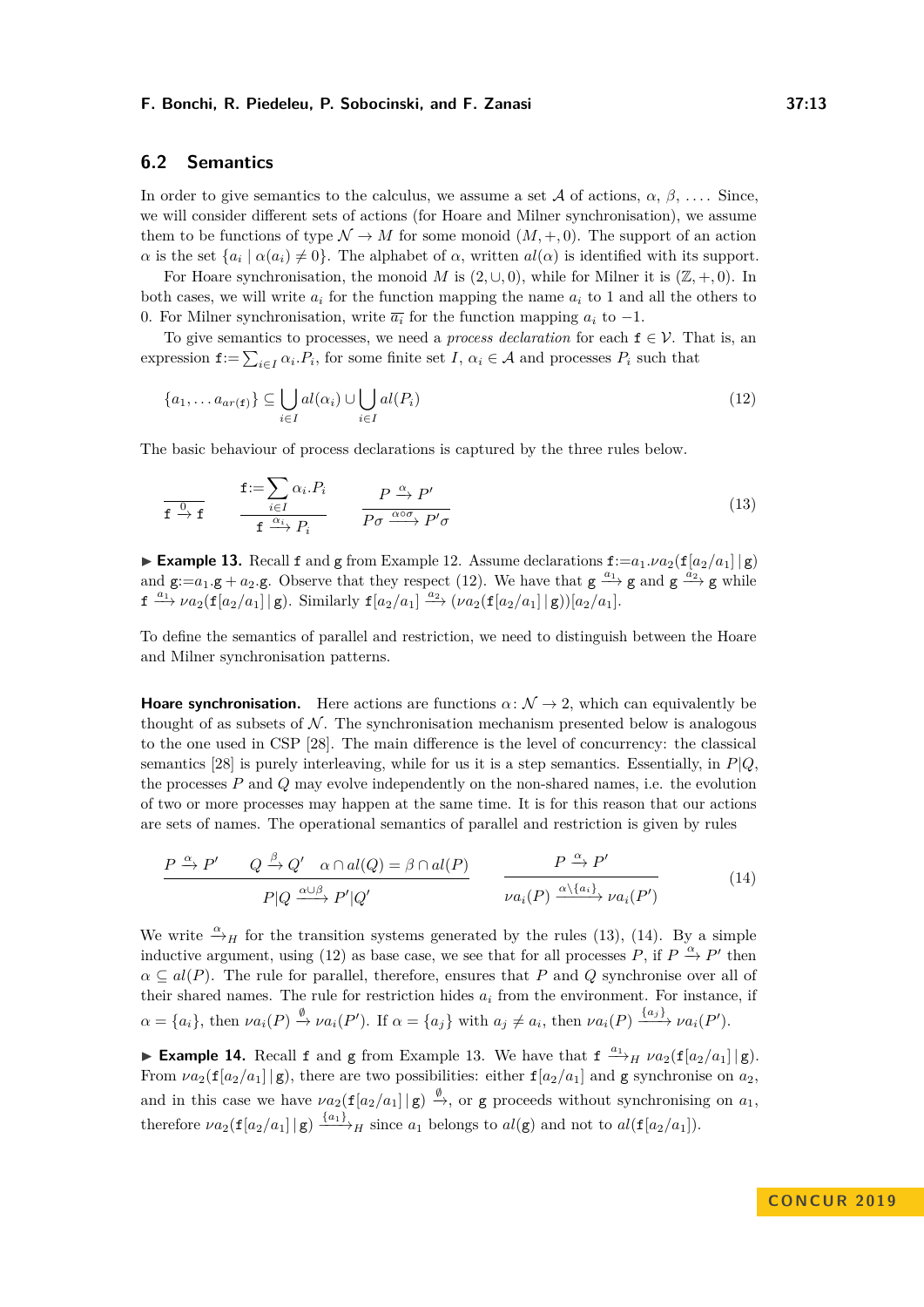### **37:14 Bialgebraic Semantics for String Diagrams**

**Milner synchronisation.** We take  $A = \mathbb{Z}^N$ . Sum of functions, denoted by  $+$ , is defined pointwise and we write 0 for its unit, the constant 0 function.

<span id="page-13-0"></span>
$$
\frac{P \stackrel{\alpha}{\to} P'}{P|Q \stackrel{\alpha+\beta}{\to} P'|Q'} \qquad \frac{P \stackrel{\alpha}{\to} P'}{\nu a_i(P) \stackrel{\alpha}{\to} \nu a_i(P')} \alpha(a_i) = 0 \tag{15}
$$

We write  $\stackrel{\alpha}{\rightarrow}_M$  for the transition system generated by the rules [\(13\)](#page-12-2), [\(15\)](#page-13-0).

Functions in  $\mathbb{Z}^{\mathcal{N}}$  to represent concurrent occurrences of CCS send and receive actions. A single CCS action *a* is the function mapping *a* to 1 and all other names to 0. Similarly, the action  $\bar{a}$  maps  $a$  to  $-1$  and the other names to 0. The silent action  $\tau$  is the function 0. With this in mind, it is easy to see that, similarly to CCS, the rightmost rule forbids  $\nu a_i(P) \stackrel{\alpha}{\rightarrow} \nu a_i(P')$  whenever  $\alpha = a_i$  or  $\alpha = \bar{a_i}$ . CCS-like synchronisation is obtained by the leftmost rule: when  $\alpha = a_i$  and  $\beta = \bar{a_i}$ , one has that  $P|Q \stackrel{0}{\rightarrow} P'|Q'$ .

A simple inductive argument confirms that  $P \stackrel{0}{\to} P$  for any process P. Then, by the leftmost rule again, one has that whenever  $Q \stackrel{\beta}{\to} Q'$ , then  $P|Q \stackrel{\beta}{\to} P|Q'$ . Note, however, that as in § [6.2,](#page-12-5) while our synchronisation mechanism is essentially Milner's CSS handshake, our semantics is not interleaving and allows for step concurrency. It is worth remarking that the operational rules in [\(15\)](#page-13-0) have already been studied by Milner in its work on SCCS [\[37\]](#page-16-10).

**Semantic correspondence.** For an action  $\alpha: \mathcal{N} \to M$  with  $al(\alpha) \subseteq \{a_1, \dots a_n\}$ , we write  $n \vdash \alpha$  for the restriction  $\{a_1, \ldots, a_n\} \to M$ . Define coalgebras  $\beta_b, \beta_w \colon \Sigma \to \overline{\mathcal{P}_\kappa}(L; \mathcal{S}_{\text{CW}}(\Sigma); L)$ for each  $f \in \Sigma_{n,0}$  where  $f := \sum_{i \in I} \alpha_i P_i$  as

$$
\beta_b(\mathbf{f}) = \beta_w(\mathbf{f}) = \left\{ \left( n \vdash \alpha_i, \langle\!\langle P_i \rangle\!\rangle, \bullet \right) \mid i \in I \right\} \cup \left\{ \left( n \vdash 0, \mathbf{f}, \bullet \right) \right\}.
$$

For both  $\beta_b$  and  $\beta_w$ , *L* is the span  $\mathbb{N} \stackrel{|\cdot|}{\leftarrow} A^* \stackrel{|\cdot|}{\longrightarrow} \mathbb{N}$ , but  $A = 2$  for  $\beta_b$  and  $A = \mathbb{Z}$  for  $\beta_w$ .

Via the distributive law (§ [5.2\)](#page-10-1) for the black Frobenius, we obtain the coalgebra  $\beta_b^{\sharp}$ :  $S_{\text{CW}}(\Sigma) \rightarrow \overline{\mathcal{P}_{\kappa}}(L; S_{\text{CW}}(\Sigma); L)$ . Via the white Frobenius, we obtain  $\beta_w^{\sharp}$ :  $S_{\text{CW}}(\Sigma) \rightarrow$  $\overline{\mathcal{P}_{\kappa}}(L; \mathcal{S}_{\text{CW}}(\Sigma); L)$ . We write  $c \xrightarrow[\alpha]{\beta} d$  for  $(\alpha, \beta, d) \in \beta^{\sharp}_b(c)$  and  $c \xrightarrow[\alpha]{\beta} {d}$  for  $(\alpha, \beta, d) \in \beta^{\sharp}_{w}(c)$ . The correspondence can now be stated formally.

- $▶$  **Theorem 15.** *Let*  $n \vdash P$  *and*  $n \vdash \alpha$  *such that*  $al(\alpha) \subseteq al(P)$ *.*
- *Hoare is black. If*  $P \xrightarrow{\alpha} H$   $P'$  then  $\frac{n}{\sqrt{\langle P' \rangle}} \rightarrow \frac{n}{\sqrt{\langle P' \rangle}} \rightarrow \frac{n}{\sqrt{\langle P' \rangle}}$ . Vice versa, if  $\frac{n}{\bullet}$  ((P))  $\frac{n+\alpha}{\bullet}$   $\frac{n}{\bullet}$  and  $\frac{n}{\bullet}$  then there is  $n \vdash P'$  s.t.  $P \xrightarrow{\alpha} {}_{H}P'$  and  $\frac{n}{\bullet}$  ((P')) =  $\frac{n}{\bullet}$  and  $\frac{n}{\bullet}$ . *Milner is white.* If  $P \xrightarrow{\alpha} M$   $P'$  then  $\frac{n}{\sqrt{\langle P' \rangle}} \rightarrow \infty$   $\frac{n}{\sqrt{\langle P' \rangle}}$ . Vice versa, if  $\frac{n}{\bullet}$  ((P))  $\frac{n \vdash \alpha}{\bullet}$  w  $\frac{n}{\bullet}$  d) then there is  $n \vdash P'$  s.t.  $P \xrightarrow{\alpha} M P'$  and  $\frac{n}{\bullet}$  ((P')) =  $\frac{n}{\bullet}$  d).

► **Example 16.** We illustrate the semantic correspondence by returning to Example [13.](#page-12-4) Diagrammatically, it yields the following transitions:

$$
\overbrace{\bullet \left( \begin{array}{c} f \\ g \end{array} \right)} \xrightarrow{\iota} {b} \overbrace{\bullet \left( \begin{array}{c} f \\ g \end{array} \right)} \text{ and } \overbrace{\bullet \left( \begin{array}{c} f \\ g \end{array} \right)} \xrightarrow{\iota} {b} \overbrace{\bullet \left( \begin{array}{c} f \\ g \end{array} \right)} \xrightarrow{\iota} {b} \cdots
$$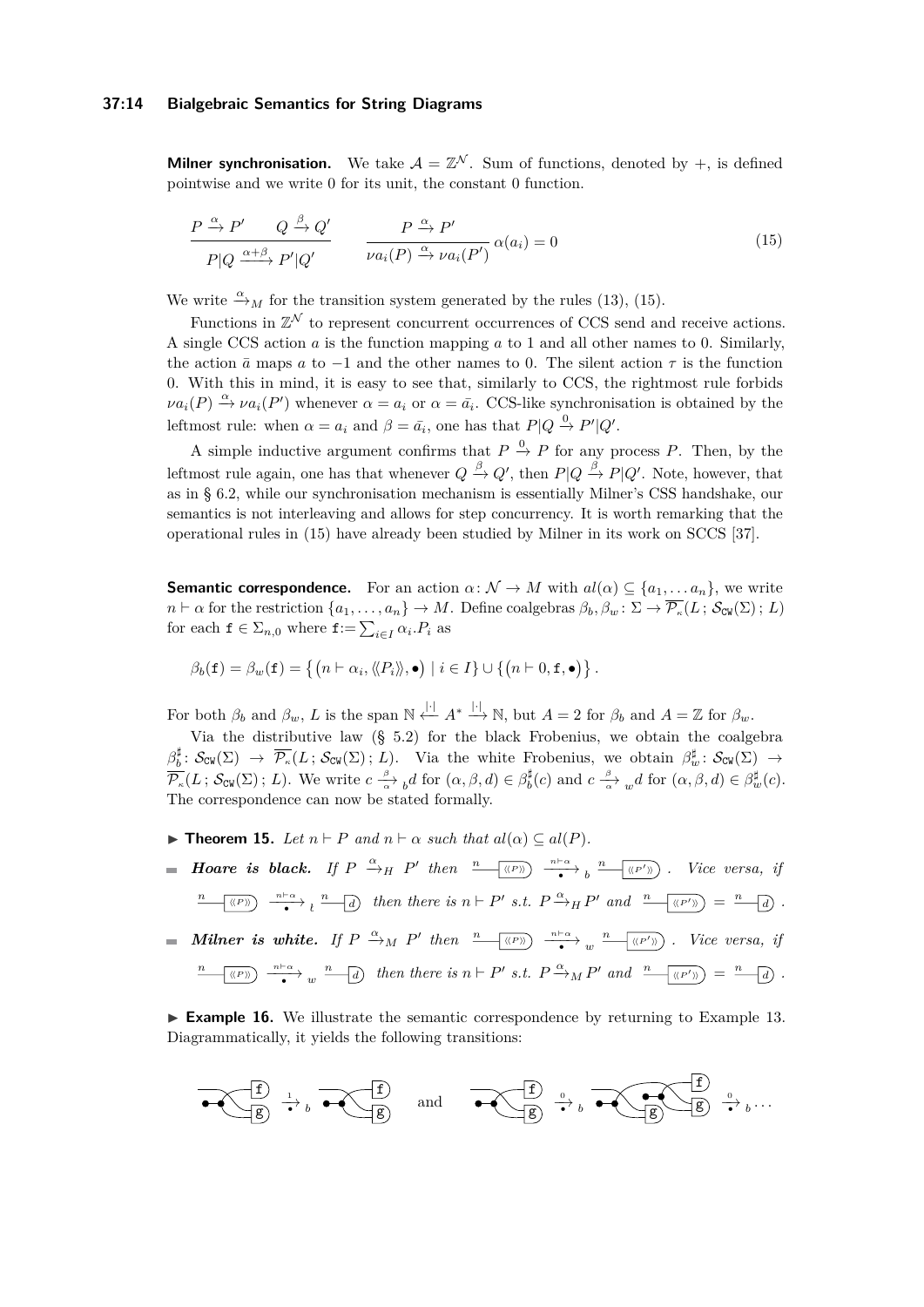<span id="page-14-7"></span>The terminology *Hoare and Milner synchronisation* is used in Synchronised Hyperedge Replacement (SHR) [\[20,](#page-15-19) [33\]](#page-15-20). Our work is closely related to SHR: indeed, the prop  $\mathcal{S}_{\text{CW}}(\Sigma)$ has arrows open hypergraphs, where hyperedges are labeled with elements of  $\Sigma$  [\[5\]](#page-14-11). To define a coalgebra  $\beta \colon \Sigma \to \mathcal{FS}_{\text{CW}}(\Sigma)$  is to specify a transition system for each label in  $\Sigma$ . Then, constructing the coalgebra  $\beta^{\sharp}$ :  $\mathcal{S}_{\text{CW}}(\Sigma) \to \mathcal{FS}_{\text{CW}}(\Sigma)$  from a distributive law amounts to giving a transition system to all hypergraphs according to some synchronisation policy (e.g. à la Hoare or à la Milner). SHR systems equipped with Hoare and Milner synchronisation are therefore instances of our approach. A major difference is our focus on the algebraic aspects: e.g. since string diagrams can be regarded as syntax as well as combinatorial entities, their syntactic nature allows for the bialgebraic approach, and simple inductive proofs. The operational rules in Figure [3](#page-3-0) are also those of tile systems [\[23\]](#page-15-12). However, in the context of tiles, transitions are arrows of the vertical *category*: this forces every state to perform at least one identity transition. For example, it is not possible to consider empty sets of transitions, which can be a useful feature in the string diagrammatic approach, see [\[8\]](#page-14-12).

Amongst the many other related models, it is worth mentioning bigraphs [\[38\]](#page-16-11). While also graphical, bigraphs can be nested hierarchically, a capability that we have not considered. Moreover, the behaviour functor  $\mathcal F$  in § [5](#page-8-0) forces the labels and the arriving states to have the same sort as the starting states. Therefore, fundamental mobility mechanisms such as scope-extrusion cannot immediately be addressed within our framework. We are confident, however, that the solid algebraic foundation we have laid here for the operational semantics of two-dimensional syntax will be needed to shed light on such concepts as hierarchical composition and mobility. Some ideas may come from [\[14\]](#page-15-21).

### **References**

- <span id="page-14-2"></span>**1** Samson Abramsky and Bob Coecke. A Categorical Semantics of Quantum Protocols. In *LICS 2004*, pages 415–425, 2004. [doi:10.1109/LICS.2004.1319636](https://doi.org/10.1109/LICS.2004.1319636).
- <span id="page-14-3"></span>**2** John Baez and Jason Erbele. Categories In Control. *Theory Appl. Categ.*, 30:836–881, 2015. [arXiv:1405.6881](http://arxiv.org/abs/1405.6881).
- <span id="page-14-6"></span>**3** John Baez and Brendan Fong. A compositional framework for passive linear circuits. *J. Complex Netw.*, 54:5, 2015.
- <span id="page-14-1"></span>**4** Bard Bloom, Sorin Istrail, and Albert R. Meyer. Bisimulation can't be traced. *J. ACM*, 42(1):232–268, 1995.
- <span id="page-14-11"></span>**5** Filippo Bonchi, Fabio Gadducci, Aleks Kissinger, Paweł Sobociński, and Fabio Zanasi. Rewriting modulo symmetric monoidal structure. In *LICS 2016*, pages 1–10, 2016.
- <span id="page-14-5"></span>**6** Filippo Bonchi, Joshua Holland, Robin Piedeleu, Paweł Sobociński, and Fabio Zanasi. Diagrammatic Algebra: from Linear to Concurrent Systems. In *POPL 2019*, page 25, 2019.
- <span id="page-14-0"></span>**7** Filippo Bonchi, Robin Piedeleu, Paweł Sobociński, and Fabio Zanasi. Bialgebraic Semantics for String Diagrams. *CoRR*, 2019. [arXiv:1906.01519](http://arxiv.org/abs/1906.01519).
- <span id="page-14-12"></span>**8** Filippo Bonchi, Robin Piedeleu, Paweł Sobociński, and Fabio Zanasi. Graphical Affine Algebra. In *To appear in LICS 2019*, 2019.
- <span id="page-14-8"></span>**9** Filippo Bonchi, Paweł Sobociński, and Fabio Zanasi. A Categorical Semantics of Signal Flow Graphs. In *CONCUR 2014*, pages 435–450, 2014.
- <span id="page-14-4"></span>**10** Filippo Bonchi, Paweł Sobociński, and Fabio Zanasi. Full Abstraction for Signal Flow Graphs. In *POPL 2015*, pages 515–526, 2015.
- <span id="page-14-9"></span>**11** Filippo Bonchi, Paweł Sobociński, and Fabio Zanasi. The Calculus of Signal Flow Diagrams I: Linear relations on streams. *Inf. Comput.*, 252:2–29, 2017. [doi:10.1016/j.ic.2016.03.002](https://doi.org/10.1016/j.ic.2016.03.002).
- <span id="page-14-10"></span>**12** Filippo Bonchi, Pawel Sobociński, and Fabio Zanasi. Deconstructing Lawvere with distributive laws. *J. Log. Algebr. Meth. Program.*, 95:128–146, 2018. [doi:10.1016/j.jlamp.2017.12.002](https://doi.org/10.1016/j.jlamp.2017.12.002).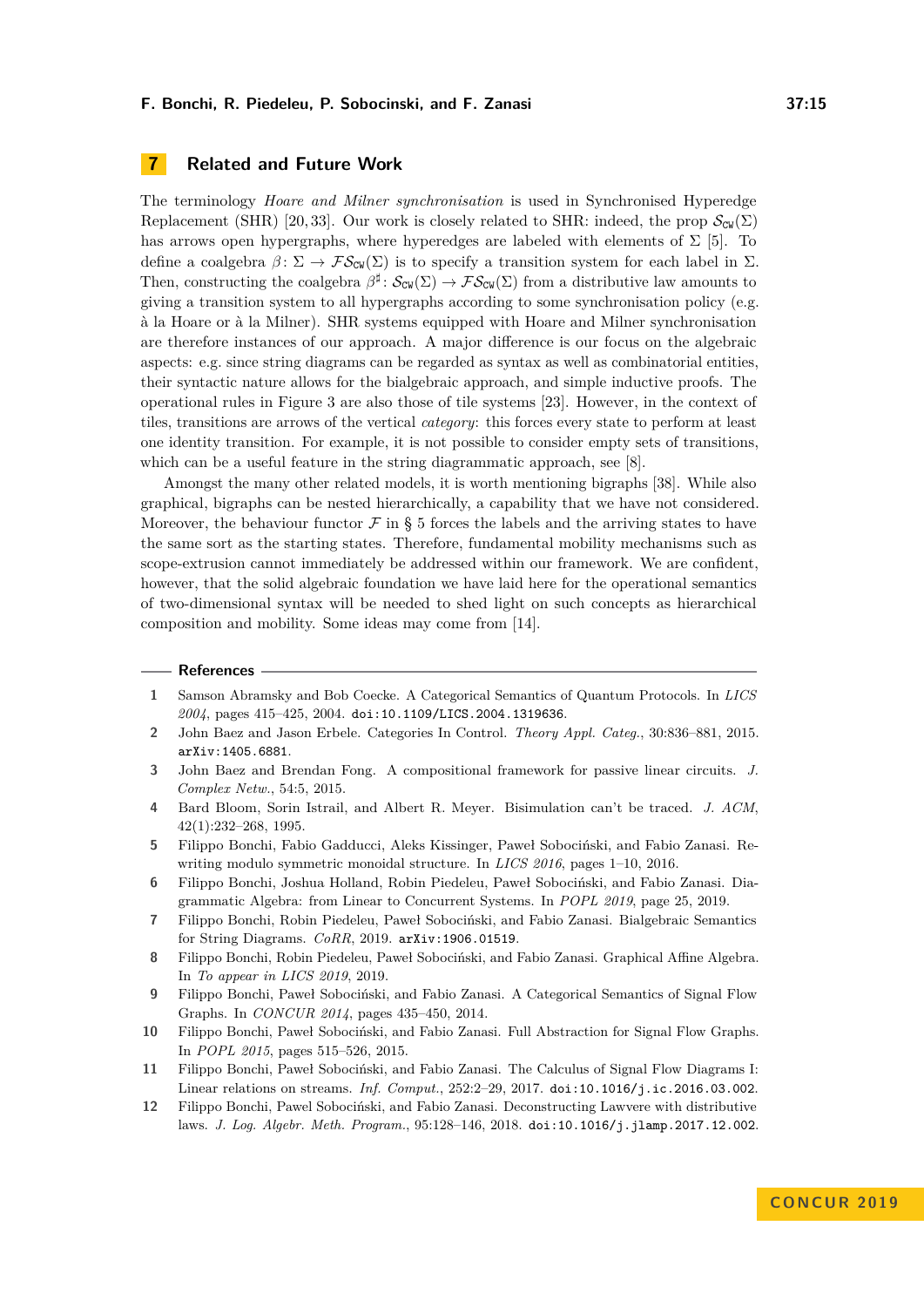### **37:16 Bialgebraic Semantics for String Diagrams**

- <span id="page-15-16"></span>**13** Marcello M. Bonsangue, Helle Hvid Hansen, Alexander Kurz, and Jurriaan Rot. Presenting Distributive Laws. In *Algebra and Coalgebra in Computer Science - 5th International Conference, CALCO 2013, Warsaw, Poland, September 3-6, 2013. Proceedings*, pages 95–109, 2013.
- <span id="page-15-21"></span>**14** Roberto Bruni, Ugo Montanari, Gordon D. Plotkin, and Daniele Terreni. On Hierarchical Graphs: reconciling Bigraphs, Gs-monoidal Theories and Gs-graphs. *Fundam. Inform.*, 134(3– 4):287–317, 2014.
- <span id="page-15-17"></span>**15** Maria Grazia Buscemi and Ugo Montanari. A First Order Coalgebraic Model of pi-Calculus Early Observational Equivalence. In Lubos Brim, Petr Jancar, Mojmír Kretínský, and Antonín Kucera, editors, *CONCUR 2002 - Concurrency Theory, 13th International Conference, Brno, Czech Republic, August 20-23, 2002, Proceedings*, volume 2421 of *Lecture Notes in Computer Science*, pages 449–465. Springer, 2002. [doi:10.1007/3-540-45694-5\\_30](https://doi.org/10.1007/3-540-45694-5_30).
- <span id="page-15-0"></span>**16** Luca Cardelli and Andrew D. Gordon. Mobile ambients. *Theor. Comput. Sci.*, 240(1):177–213, 2000.
- <span id="page-15-1"></span>**17** Giuseppe Castagna, Jan Vitek, and Francesco Zappa Nardelli. The Seal Calculus. *Inform. Comput.*, 201(1):1–54, 2005.
- <span id="page-15-7"></span>**18** Bob Coecke and Ross Duncan. Interacting Quantum Observables. In *ICALP 2008*, pages 298–310, 2008.
- <span id="page-15-3"></span>**19** Robert De Simone. Higher-level synchronising devices in Meije-SCCS. *Theor. Comput. Sci.*, 37:245–267, 1985.
- <span id="page-15-19"></span>**20** Pierpaolo Degano and Ugo Montanari. A model for distributed systems based on graph rewriting. *J. ACM*, 34(2):411–449, 1987.
- <span id="page-15-8"></span>**21** Brendan Fong, Paolo Rapisarda, and Paweł Sobociński. A categorical approach to open and interconnected dynamical systems. In *LICS 2016*, pages 1–10, 2016.
- <span id="page-15-18"></span>**22** Brendan Fong and David I. Spivak. Hypergraph Categories. *CoRR*, abs/1806.08304, 2018. [arXiv:1806.08304](http://arxiv.org/abs/1806.08304).
- <span id="page-15-12"></span>**23** Fabio Gadducci and Ugo Montanari. The tile model. In *Proof, Language and Interaction: Essays in Honour of Robin Milner*, pages 133–166. MIT Press, 2000.
- <span id="page-15-9"></span>**24** Dan R. Ghica. Diagrammatic Reasoning for Delay-Insensitive Asynchronous Circuits. In *Abramsky Festschrift*, pages 52–68, 2013. [doi:10.1007/978-3-642-38164-5\\_5](https://doi.org/10.1007/978-3-642-38164-5_5).
- <span id="page-15-4"></span>**25** Jan Friso Groote. Transition system specifications with negative premises. *Theor. Comput. Sci.*, 118(2):263–299, 1993.
- <span id="page-15-5"></span>**26** David Harel. Statecharts: A visual formalism for complex systems. *Sci. Comput. Program.*, 8(3):231–274, 1987.
- <span id="page-15-2"></span>**27** C. A. R. Hoare. Communicating Sequential Processes. *Commun. ACM*, 21(8):666–677, August 1978.
- <span id="page-15-13"></span>**28** C. A. R. Hoare. *Communicating Sequential Processes*. Prentice-Hall, Inc., 1985.
- <span id="page-15-15"></span>**29** Martin Hyland and John Power. Lawvere theories and monads. In *Computation, Meaning, and Logic*, pages 437–458, 2007.
- <span id="page-15-6"></span>**30** Kurt Jensen. *Coloured Petri nets: basic concepts, analysis methods and practical use*, volume 1. Springer Science & Business Media, 2013.
- <span id="page-15-11"></span>**31** Piergiulio Katis, Nicoletta Sabadini, and Robert Frank Carslaw Walters. Span(Graph): an algebra of transition systems. In *AMAST 1997*, volume 1349 of *LNCS*, pages 322–336. Springer, 1997. [doi:10.1007/bfb0000479](https://doi.org/10.1007/bfb0000479).
- <span id="page-15-10"></span>**32** Bartek Klin. Bialgebras for structural operational semantics: an introduction. *Theor. Comput. Sci.*, 412(38):5043–5069, 2011.
- <span id="page-15-20"></span>**33** Ivan Lanese and Ugo Montanari. Hoare vs Milner: Comparing Synchronizations in a Graphical Framework With Mobility. *Electr. Notes Theor. Comput. Sci.*, 154(2):55–72, 2006. [doi:](https://doi.org/10.1016/j.entcs.2005.03.032) [10.1016/j.entcs.2005.03.032](https://doi.org/10.1016/j.entcs.2005.03.032).
- <span id="page-15-14"></span>**34** Marina Lenisa, John Power, and Hiroshi Watanabe. Distributivity for endofunctors, pointed and co-pointed endofunctors, monads and comonads. *Electr. Notes Theor. Comput. Sci.*, 33:230–260, 2000.